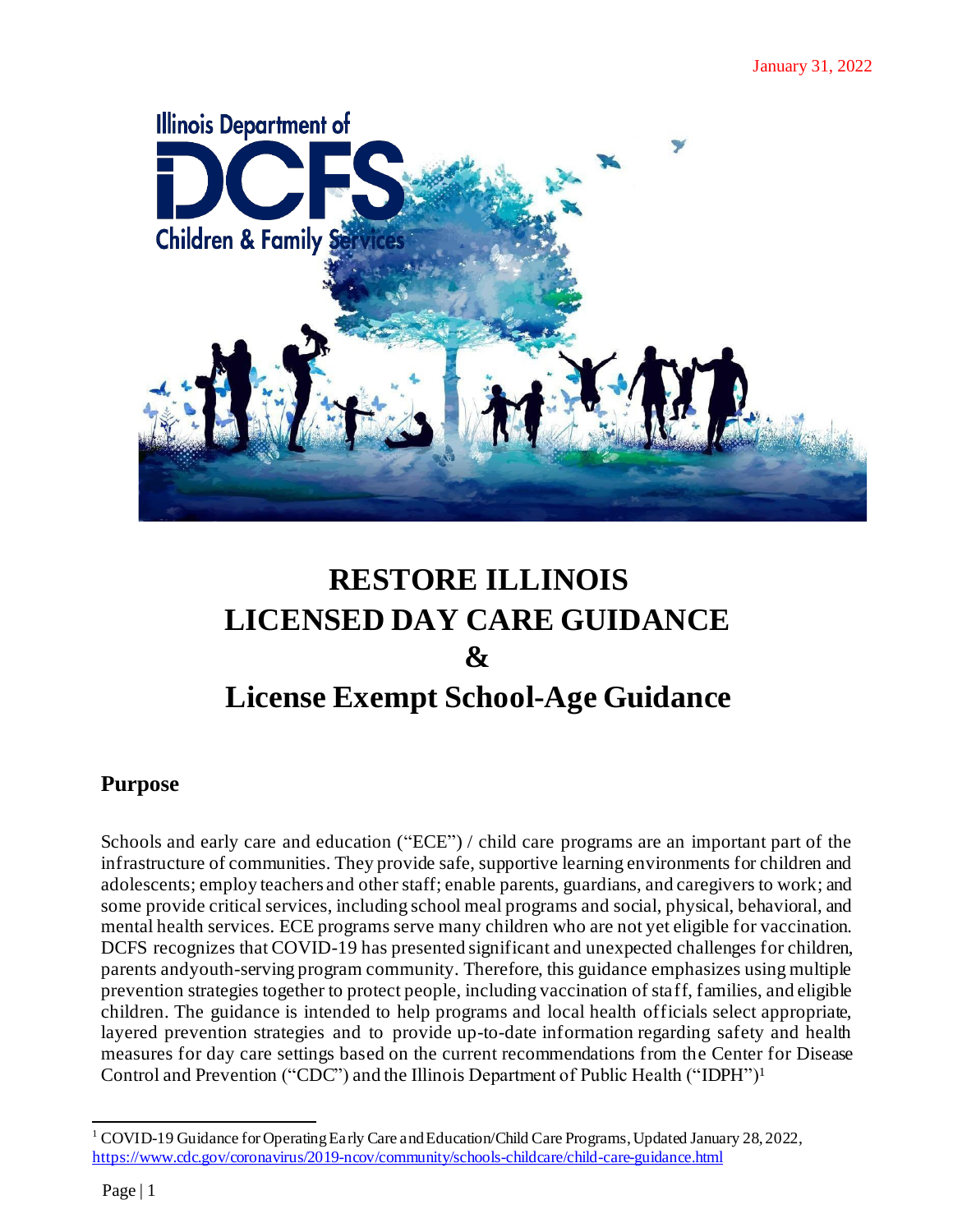# **Recommended Prevention Strategies include:**

- [Promoting vaccination](https://www.cdc.gov/coronavirus/2019-ncov/community/schools-childcare/child-care-guidance.html#promoting-vaccination)
- [Consistent and correct mask use](https://www.cdc.gov/coronavirus/2019-ncov/community/schools-childcare/child-care-guidance.html#mask-use)
- [Physical distancing and cohorting](https://www.cdc.gov/coronavirus/2019-ncov/community/schools-childcare/child-care-guidance.html#cohorting)
- [Screening Testing for COVID-19](https://www.cdc.gov/coronavirus/2019-ncov/community/schools-childcare/child-care-guidance.html#screening)
- [Ventilation](https://www.cdc.gov/coronavirus/2019-ncov/community/schools-childcare/child-care-guidance.html#ventilation)
- [Staying home when sick \(isolating\) and getting tested](https://www.cdc.gov/coronavirus/2019-ncov/community/schools-childcare/child-care-guidance.html#staying-home)
- [Contact tracing in combination with quarantine](https://www.cdc.gov/coronavirus/2019-ncov/community/schools-childcare/child-care-guidance.html#contact-tracing)
- [Cleaning and disinfecting](https://www.cdc.gov/coronavirus/2019-ncov/community/schools-childcare/child-care-guidance.html#cleaning-disinfecting)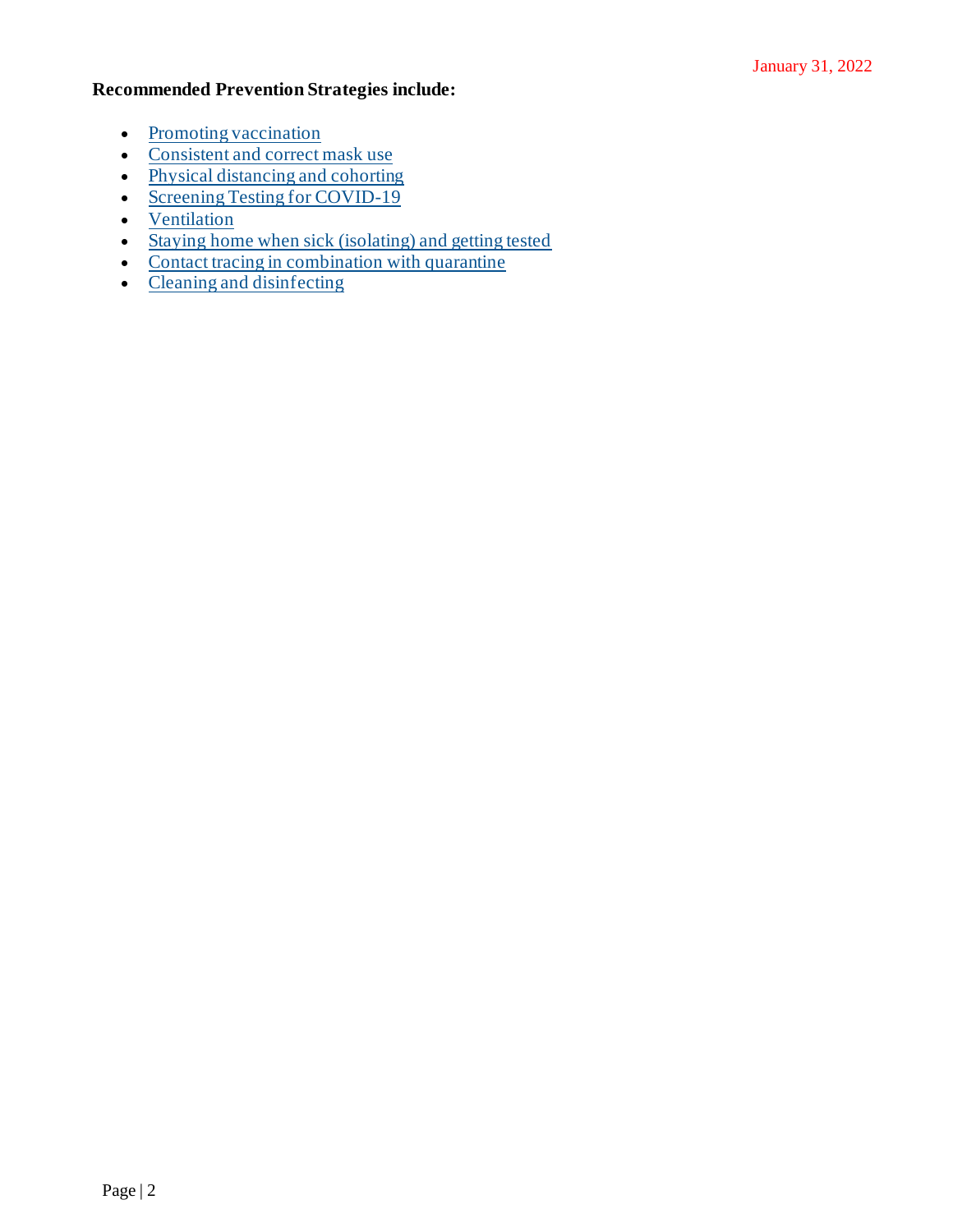# **Executive Order 2021-28**

The [Executive](https://www.illinois.gov/government/executive-orders/executive-order.executive-order-number-28.2021.html#:~:text=Beginning%20December%203%2C%202021%2C%20to,fully%20vaccinated%20against%20COVID%2D19.) Order 2021-28<sup>2</sup> which was issued by Governor Pritzker on October 22, 2021, and amended and revised in Executive Order 2021-30<sup>3</sup> on November 12, 2021, remains in effect and all licensed orlicensed-exempt day care facilities are required to comply with itsmandates.

# **I. Who Must be Vaccinated or Undergo COVID-19 Testing.**

All Licensed Day Care Center Workers must have

- at a minimum, the first dose of a two-dose COVID-19 vaccine series or a single-dose COVID-19 vaccine by December 3, 2021, and
- the second dose of a two-dose COVID-19 vaccine series by January 3, 2022.

BeginningDecember 3, 2021, to enter orwork at or for a Licensed Day CareCenter, Licensed Day Care Center Workers who have not been fully vaccinated against COVID-19 must undergo testing for COVID-19 until they establish that they are fully vaccinated against COVID-19. Any Licensed Day Care Center Workers who have not established that they are fully vaccinated against COVID-19 must be tested consistent with the testing requirements listed below.

"Licensed Day Care Center" is a child care facility which regularly provides child care for less than 24 hours per day for more than 3 children, aged 0-12 in a facility other than a family home that is licensed by the Department of Children and Family Services. Licensed Day Care Center does not include any State-owned or operated facility.

"Licensed Day Care Center Worker" means any person who

- **•** performs services within, is employed by, volunteers for, or is contracted to provide services for a Licensed Day Care Center, or is employed by an entity that is contracted to provided services to a Licensed Day Care Center, and
- **E** is in close contact (fewer than 6 feet) with other persons in the Center for more than 15 minutes at least once a week on a regular basis as determined by the Licensed Day Care Center.

"Licensed Day Care Center Worker" does not include any person who is

**•** present at the Licensed Day Care Center for only a short period of time and whose moments of close physical proximity to others on site are fleeting (e.g., contractors makingdeliveriesto a site where they remain physicallydistance fromothers or briefly entering a site to pick up or drop off a shipment).

<sup>&</sup>lt;sup>2</sup> https://www.illinois.gov/government/executive-orders/executive-order.executive-order-number-

<sup>28.2021.</sup>html#:~:text=Beginning%20December%203%2C%202021%2C%20to,fully%20vaccinated%20against%20COVID%2D 19.

<sup>&</sup>lt;sup>3</sup> https://www.illinois.gov/government/executive-orders/executive-order.executive-order-number-30.2021.html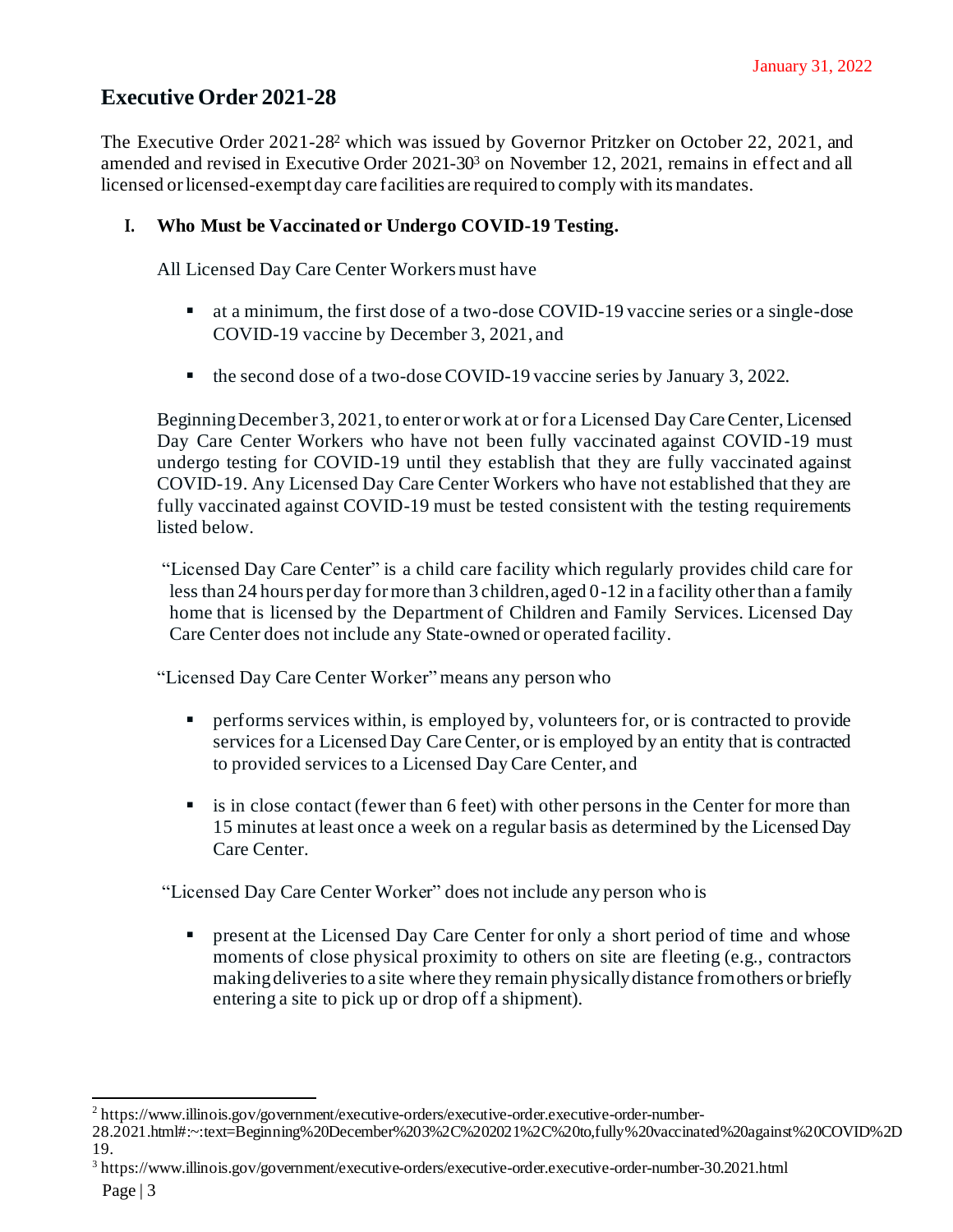An individual is "fully vaccinated against COVID-19" two weeks after receiving the second dose in a two-dose series of a COVID-19 vaccine authorized for emergency use, licensed, or otherwise approved by the U.S. Food and Drug Administration (FDA), or two weeks after receiving a single-dose COVID-19 vaccine authorized for emergency use, licensed, or otherwise approved by the FDA.

### **II. Proof of Vaccination.**

To establish that they are fully vaccinated against COVID-19, Licensed Day Care Center Workers must provide proof of full vaccination against COVID-19 to the Licensed Day Care Center. Proof of COVID-19 vaccination may bemet by providing one of the following:

- a CDC COVID-19 Vaccination Record Card or photograph of the card;
- documentation of vaccination from a health care provider or electronic health record; or
- state immunization records.

### **III. Record Keeping.**

Licensed Day Care Centers shall maintain records regarding proof of vaccination status of all Licensed Day Care Workers who are employed by, volunteer for, perform services within or are contracted to provide services for the Center. Licensed Day Care Centers shall also maintain records regarding proof of, at minimum, weekly COVID-19 testing compliance of all Licensed Day Care Workers who are not vaccinated and who are employed by, perform services within, or volunteer for the Center. For Licensed Day Care Workers who are contracted to provide services for a Licensed Day Care Center or are employed by an entity that is contracted to provide services to a Licensed Day Care Center, the employing entity is required to maintain records regarding proof of vaccination and weekly testing. Such records must bemade available to the Licensed Day Center upon request.

#### **IV. Access to Premises of Day Care Centers.**

Beginning December 3, 2021, Licensed Day Care Centers shall exclude Licensed Day Care Center Workers who are not fully vaccinated against COVID-19 from the premises unless they comply with the testing requirements specified below.

Licensed Day Care Centers may permit Licensed Day Care Center Workers to be present on premises while they are awaiting the results of a weekly COVID-19 test required by this Executive Order as long as they do not have any symptoms of COVID-19 that warrant exclusion until a test result is received.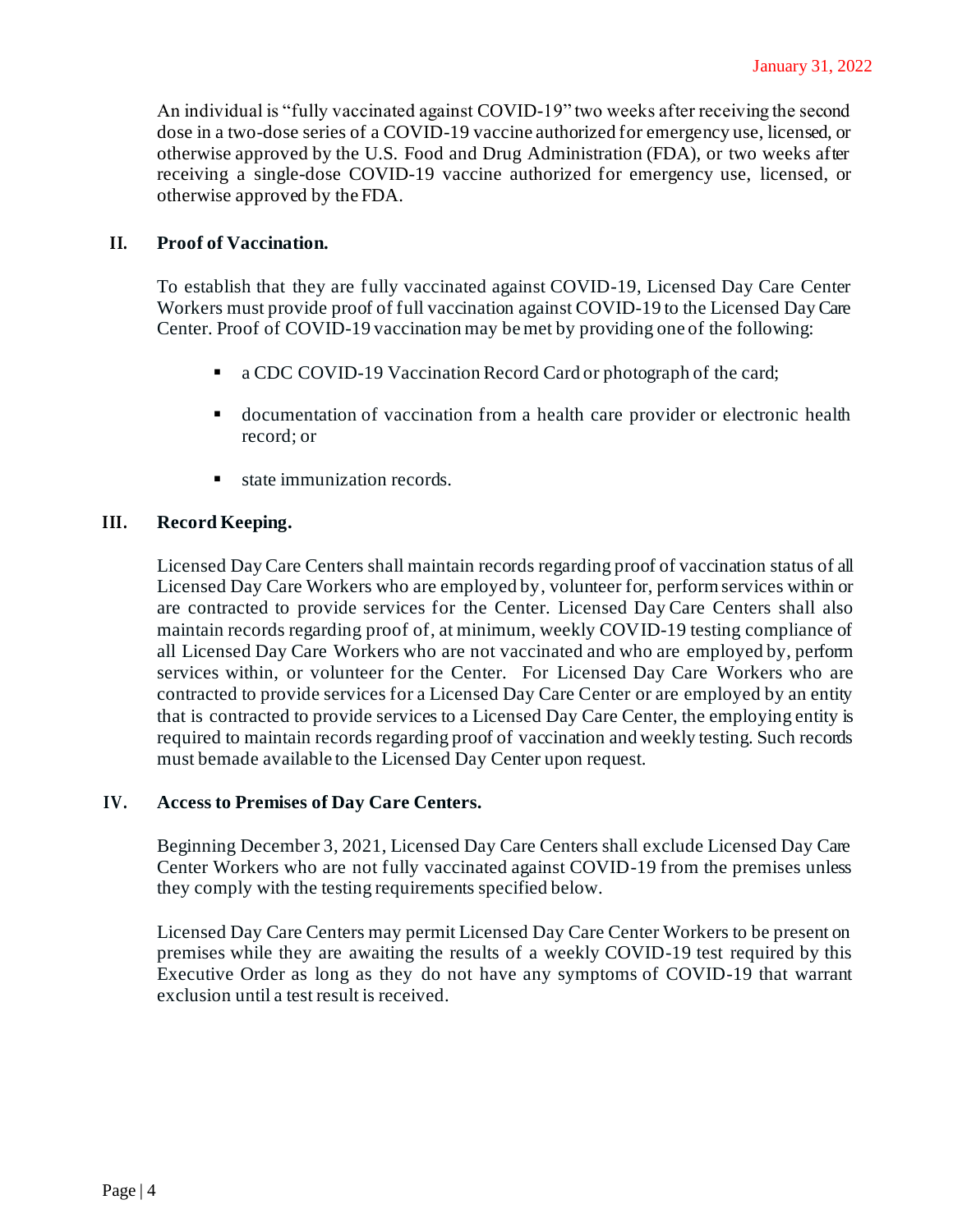### **V. Testing Requirements.**

Licensed Day Care Center Workers who are not fully vaccinated against COVID-19 must be tested for COVID-19 weekly, at a minimum.

- The testing must be done using a test that either has Emergency Use Authorization by the FDA or be operating per the Laboratory Developed Test requirements by the U.S. Centers for Medicare and Medicaid Services.
- The Licensed Day Care Center Worker must provide proof or confirmation of a negative test result to the Licensed Day Care Center
- IDPH recommends that Day Care Centers Workers be tested using a Polymerase Chain Reaction ("PCR") test if available.

### **VI. Exemption from Vaccination Requirement.**

Individuals are exempt from any requirement to be fully vaccinated against COVID-19 if:

- vaccination is medically contraindicated, including any individual who is entitled to an accommodation under the Americans with Disabilities Act or any other law applicable to a disability-related reasonable accommodation, or
- vaccination would require the individual to violate or forgo a sincerely held religious belief, practice, or observance.

Individuals whodemonstrate they are exemptfromthe vaccination requirementshall undergo, at a minimum, weekly testing as provided for above.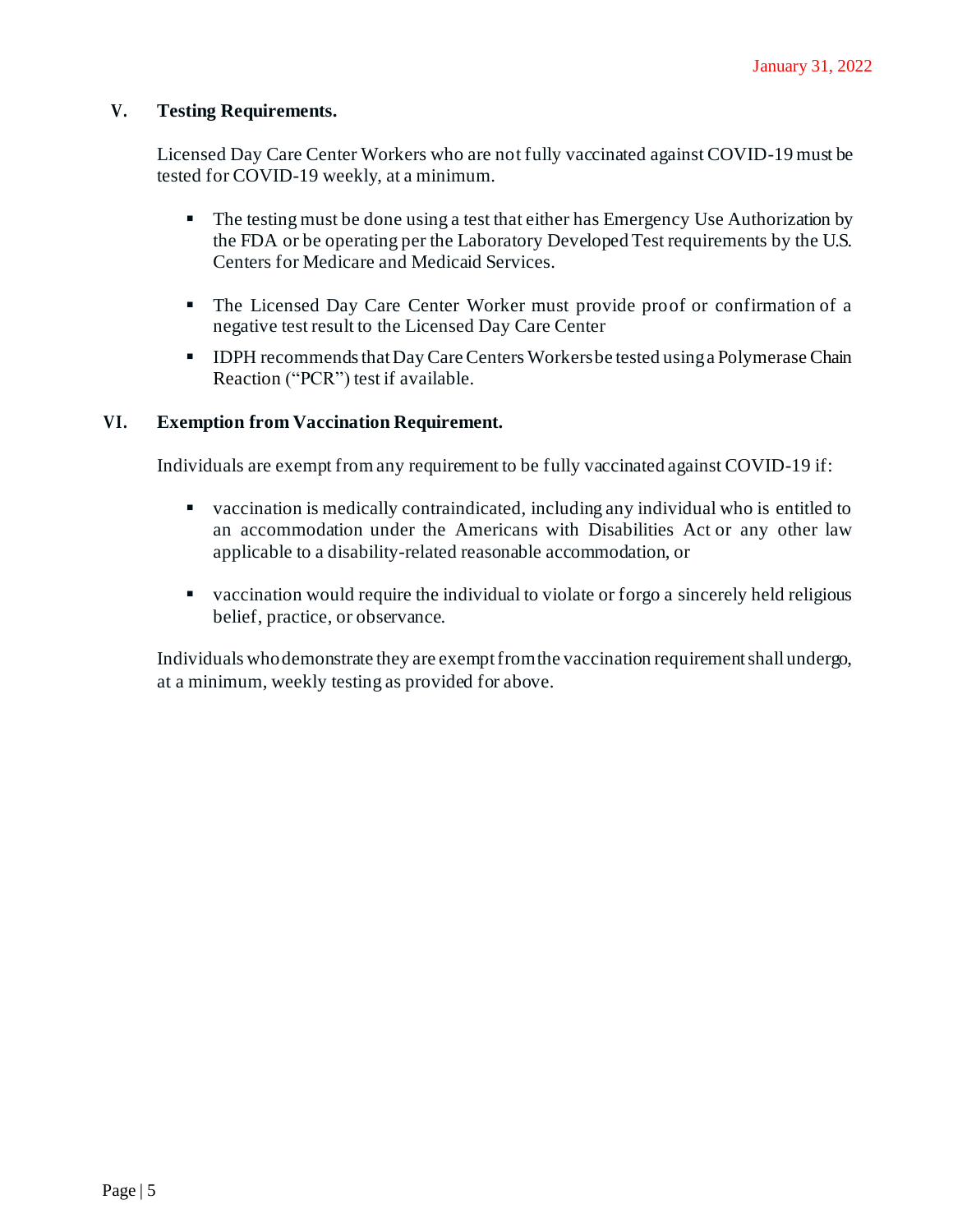# **Executive Order 2021-18**

The Executive Order 2021-18 which was issued by Governor Pritzker on August 4, 2021, remains in effect and all licensed or licensed-exempt day care facilities are required to comply with its mandates.

[Executive](https://www2.illinois.gov/government/executive-orders) Order 2021-18<sup>4</sup> requires all day care facilities in Illinois to follow the joint guidance issued by Illinois Department of Children and Family Services (DCFS) and Illinois Department of Public Health (IDPH) and take proactive measures to ensure the safety of children, staff, and visitors, including, but not limited to:

- $\blacksquare$  Requiring the indoor use of face coverings by children, staff, and visitors who are two and older and able to medically tolerate a face covering, regardless of vaccination status, consistent with CDC guidance; and
- **•** Implementing other layered prevention strategies (such as physical distancing, screening testing, ventilation, handwashing, and respiratory etiquette, advising individuals to stay home when sick and get tested, contact tracing in combination with appropriate quarantine isolation, and cleaning and disinfection) to the greatest extent possible and taking into consideration factors such as community transmission, vaccination coverage, screeningtesting, and occurrence of outbreaks, consistent with CDC guidance.

Day care facilities include all licensed day care centers, day care homes, group day care homes and license-exempt facilities.

<sup>&</sup>lt;sup>4</sup> https://www2.illino is.gov/govemm ent/ex ecutive -ord ers; https://corona virus.illino is.gov/resou rc es/executive orders/display.executive-order-number-18.html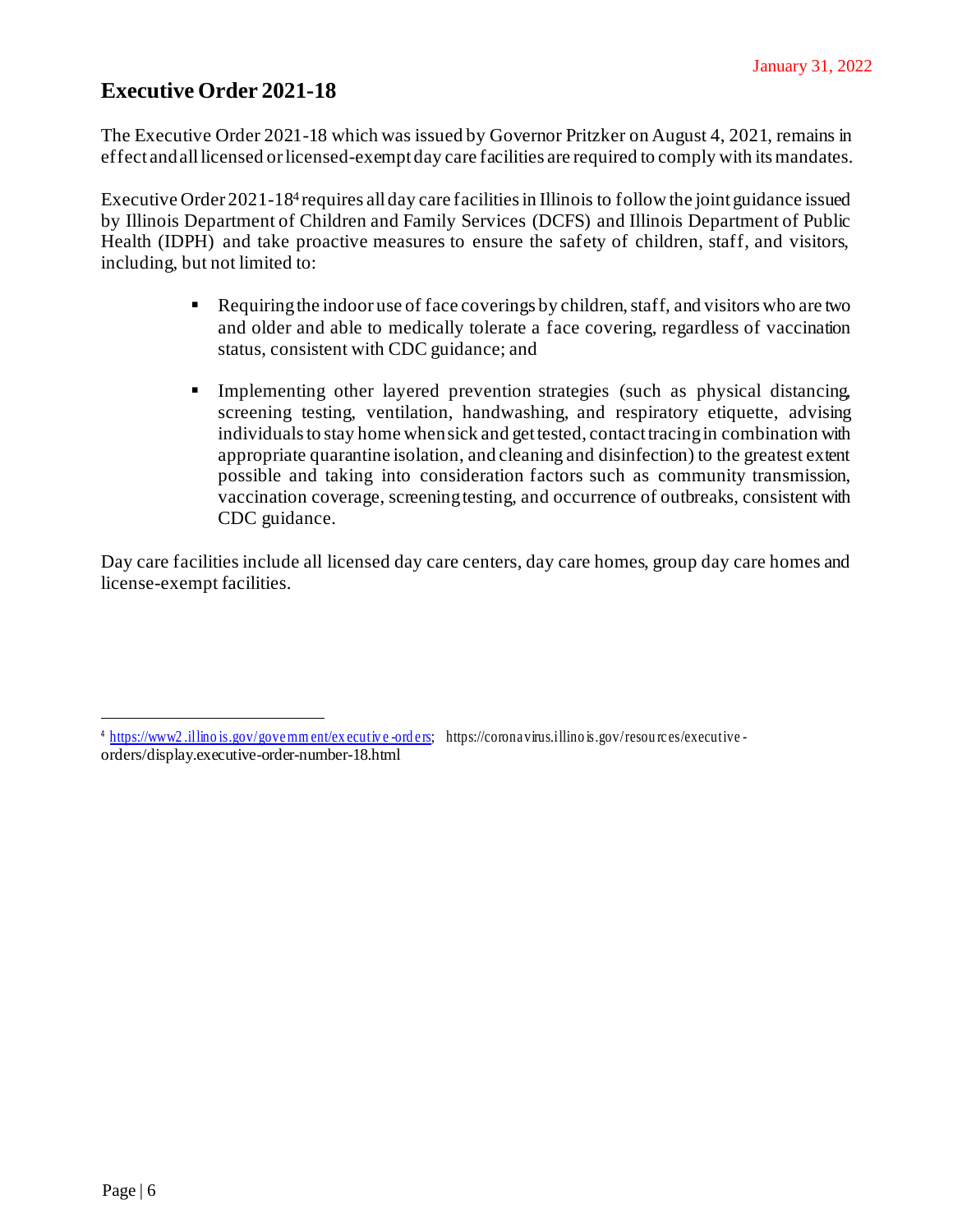# **GeneralInformation and Resources**

- A. This Guidance is heavily derived from documents provided by the federal Centers for Disease Control and Prevention [\(CDC\)](https://www.cdc.gov/coronavirus/2019-ncov/community/schools-childcare/child-care-guidance.html), the Illinois Department of Public Health [\(IDPH\)](http://www.dph.illinois.gov/covid19/community-guidance/guidance-pre-k-12-schools-and-day-care-programs-addressing-covid-19) and DCFS administrative rules; however, as necessary it has been supplemented or modified to better reflect the needs of Illinois child care providers. Child care providers are required to comply with Executive Orders 2021-28 / 2021-30 and 2021-18 and are strongly encouraged to follow all federal CDC guidance. This Guidance is intended as a supplement to the licensing standards outlined in 89 Ill. Adm. Code 406, 407, and 408. The health and safety standards herein are in conjunction with other applicable requirements in law or regulation; in the rare event these standards conflict with other law or regulation, the more stringent requirement shall be followed.
- B. This Guidance is intended to be updated frequently as the COVID-19 pandemic is an everchanging situation.
- C. Should this Guidance be amended itwill be emailed to all licensed providers and posted on the DCFS https://www2.illinois.gov/dcfs/brighterfutures/healthy/Pages/Coronavirus.aspx and Sunshine Websites <https://sunshine.dcfs.illinois.gov/Content/Help/News.aspx>
- D. Governor's Executive Orders 2021-28, 2021-30 and 2021-18 can be accessed at [https://www2.illinois.gov/government/executive-orders,](https://www2.illinois.gov/government/executive-orders,%20https:/www.illinois.gov/government/executive-orders/executive-order.executive-order-number-30.2021.html,)  [https://www.illinois.gov/government/executive](https://www2.illinois.gov/government/executive-orders,%20https:/www.illinois.gov/government/executive-orders/executive-order.executive-order-number-30.2021.html,)[orders/executive-order.executive-order-number-30.2021.html,](https://www2.illinois.gov/government/executive-orders,%20https:/www.illinois.gov/government/executive-orders/executive-order.executive-order-number-30.2021.html,) or [https://coronavirus.illinois.gov/resources/executive](https://coronavirus.illinois.gov/resources/executive-orders.html)[orders.html](https://coronavirus.illinois.gov/resources/executive-orders.html).
- E. Current CDC recommendations regarding COVID-19 vaccination can be accessed at
	- 1. [https://www.cdc.gov/coronavirus/2019-ncov/vaccines/stay-up-to](https://www.cdc.gov/coronavirus/2019-ncov/vaccines/stay-up-to-date.html?CDC_AA_refVal=https%3A%2F%2Fwww.cdc.gov%2Fcoronavirus%2F2019-ncov%2Fvaccines%2Ffully-vaccinated.html)[date.html?CDC\\_AA\\_refVal=https%3A%2F%2Fwww.cdc.gov%2Fcoronavirus%2F2019](https://www.cdc.gov/coronavirus/2019-ncov/vaccines/stay-up-to-date.html?CDC_AA_refVal=https%3A%2F%2Fwww.cdc.gov%2Fcoronavirus%2F2019-ncov%2Fvaccines%2Ffully-vaccinated.html) [ncov%2Fvaccines%2Ffully-vaccinated.html](https://www.cdc.gov/coronavirus/2019-ncov/vaccines/stay-up-to-date.html?CDC_AA_refVal=https%3A%2F%2Fwww.cdc.gov%2Fcoronavirus%2F2019-ncov%2Fvaccines%2Ffully-vaccinated.html)
	- 2. [https://www.cdc.gov/coronavirus/2019](https://www.cdc.gov/coronavirus/2019-ncov/vaccines/faq.html?CDC_AA_refVal=https%3A%2F%2Fwww.cdc.gov%2Fcoronavirus%2F2019-ncov%2Fvaccines%2Fkeythingstoknow.html) [ncov/vaccines/faq.html?CDC\\_AA\\_refVal=https%3A%2F%2Fwww.cdc.gov%2Fcoronavirus](https://www.cdc.gov/coronavirus/2019-ncov/vaccines/faq.html?CDC_AA_refVal=https%3A%2F%2Fwww.cdc.gov%2Fcoronavirus%2F2019-ncov%2Fvaccines%2Fkeythingstoknow.html) [%2F2019-ncov%2Fvaccines%2Fkeythingstoknow.html](https://www.cdc.gov/coronavirus/2019-ncov/vaccines/faq.html?CDC_AA_refVal=https%3A%2F%2Fwww.cdc.gov%2Fcoronavirus%2F2019-ncov%2Fvaccines%2Fkeythingstoknow.html)
- F. Vaccination is currently the leading public health prevention strategy to end the COVID-19 pandemic.People whoare [up to date](https://www.cdc.gov/coronavirus/2019-ncov/vaccines/stay-up-to-date.html)withCOVID-19 vaccinations are atlow risk of symptomatic or severe infection. [A growing body of evidence](https://www.cdc.gov/coronavirus/2019-ncov/science/science-briefs/fully-vaccinated-people.html) suggests that people who ar[e Up to date](https://www.cdc.gov/coronavirus/2019-ncov/vaccines/stay-up-to-date.html) means a person has received all recommended COVID-19 vaccines, including any booster dose(s) when eligible. with COVID-19 vaccinations are less likely to have an asymptomatic infection or transmit COVID-19 to others than people who are notvaccinated.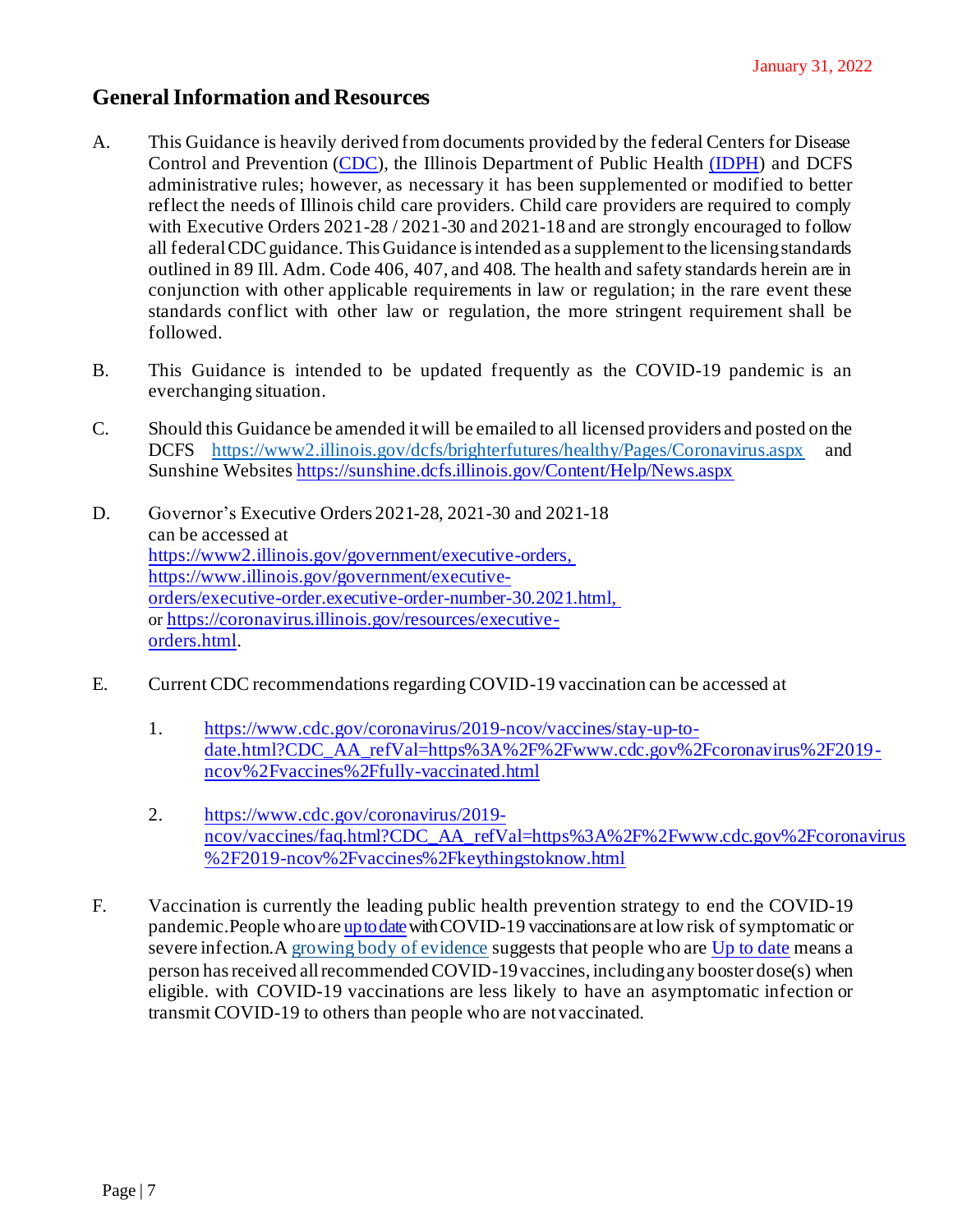- G. Persons age 5 years and older are now eligible for COVID-19 vaccination,<sup>5</sup> but most early care and education ("ECE") / child care programs / day care settings serve children birth to 12 years old. CDC guidance emphasizes using multiple COVID-19 prevention strategies together to protect children and adults in day care settings. Day care settings can promote vaccination among staff and families, includin[g pregnant women](https://www.cdc.gov/coronavirus/2019-ncov/vaccines/recommendations/pregnancy.html), by providing information about COVID-19 vaccination, encouraging vaccine trust and confidence, and establishing supportive policies and practices that make getting vaccinated as easy and convenient as possible.
- H. When promoting COVID-19 vaccination, consider that certain communities and groups have been disproportionately affected by COVID-19 illness and severe outcomes, and some communities mighthave experiences that affect their trust and confidence in the healthcare system. Teachers, staff, and families may differ in their level of vaccine confidence. ECE administrators can adjust their messages to the needs of their families and community and involve trusted community messengers as appropriate, including those on social media, to promote COVID-19 vaccination among people whomay be hesitant to receive it.
- I. Illinois is currently accepting applications for COVID-19 vaccine clinics to improve equity of vaccinedistribution. To learn more or submit an application to host a clinic in your community, visit <https://dph.illinois.gov/covid19/vaccinationclinics>.
- J. Even after child care providers and staff are vaccinated, there will be a need to continue prevention measures for the foreseeable future including wearing masks, physical distancing and otherimportantprevention strategies outlined in this guidance document.

# **Minimum Standardsfor Health and Safety**

# **A. COVID-19 MITIGATION PLAN**

Each day care facility should maintain a COVID-19 Mitigation Plan (also known as Reopening Plan), that details how the provider intends to meet health and safety standards around COVID-19. This Plan should include an Enhanced Risk Management Plan (ERMP), a personal protective equipment (PPE) Operational Plan, and an Enhanced Staffing Plan. A DCFS licensing representative may contact a day care provider to modify plans as necessary. Day care facilities should communicate their strategies and any changes in plans to staff and families, and directly to older children, using accessible materials and communication channels, in a language and at a literacy level thatstaff,families, and children understand. Day care facilities are encouraged to provide interior and exterior signage to remind staff, families and visitors of masking requirements.

<sup>&</sup>lt;sup>5</sup> Sta[y up to date](https://www.cdc.gov/coronavirus/2019-ncov/vaccines/stay-up-to-date.html) with your vaccines. Updated Jan. 16, 2022, https://www.cdc.gov/coronavirus/2019ncov/vaccines/faq.html?CDC\_AA\_refVal=https%3A%2F%2Fwww.cdc.gov%2Fcoronavirus%2F2019 ncov%2Fvaccines%2Fkeythingstoknow.html.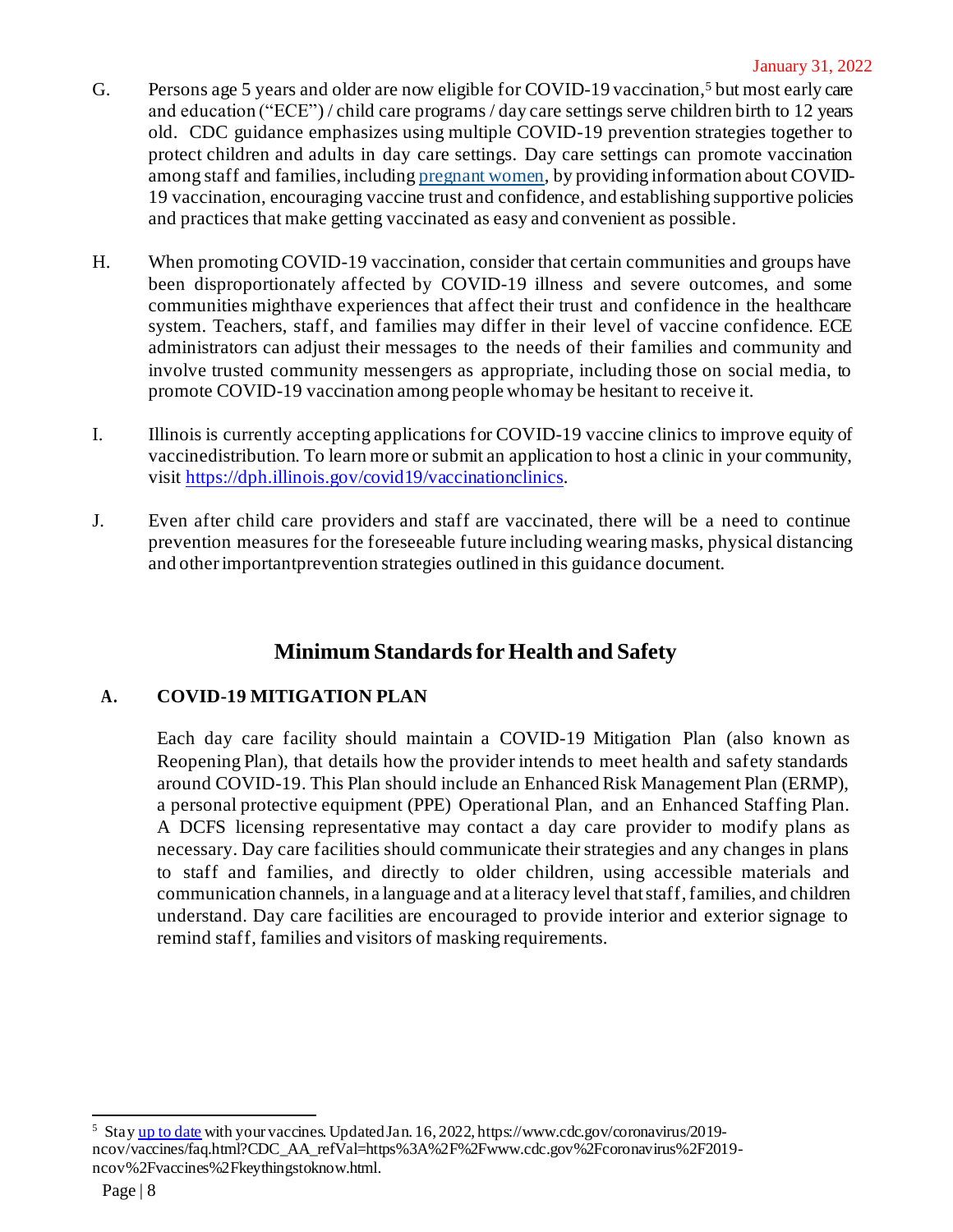- 1. Enhanced Risk Management Plan (ERMP) is specific to each individual day care home or child care center and is intended to provide written instruction to staff, parents, and visitors detailing how the program will minimize risk of transmission of COVID-19. The ERMP should include:
	- a. Plan for **DAILY** self-certified symptom screenings.
	- b. Plan regarding drop-off/pick-up procedures.
	- c. Communication plan regarding how the provider will inform parents, guardians, and staff of COVID-19 positive cases and/or exposures at the facility.
- 2. PPE Operational Plan should include:
	- a. Plan to provide PPE for staff and children, including a minimum supply list and plan for replenishing.
	- b. How staff are informedof accessto and trained on proper use and expectations regarding PPE. See CDC website for instruction on proper PPE use.<sup>6</sup>
- 3. Enhanced Staffing Plan should include assurances of adequate staffing along with:
	- a. Plan regarding grouping of children throughout the entirety of each day including during meal, snack, play and rest.
	- b. Affirmation that each teacher and assistant is qualified per the licensing standards under which the program operates.

Page | 9  $6a$ . a. https://www.cdc.gov/coronavirus/2019-ncov/hcp/using-ppe.html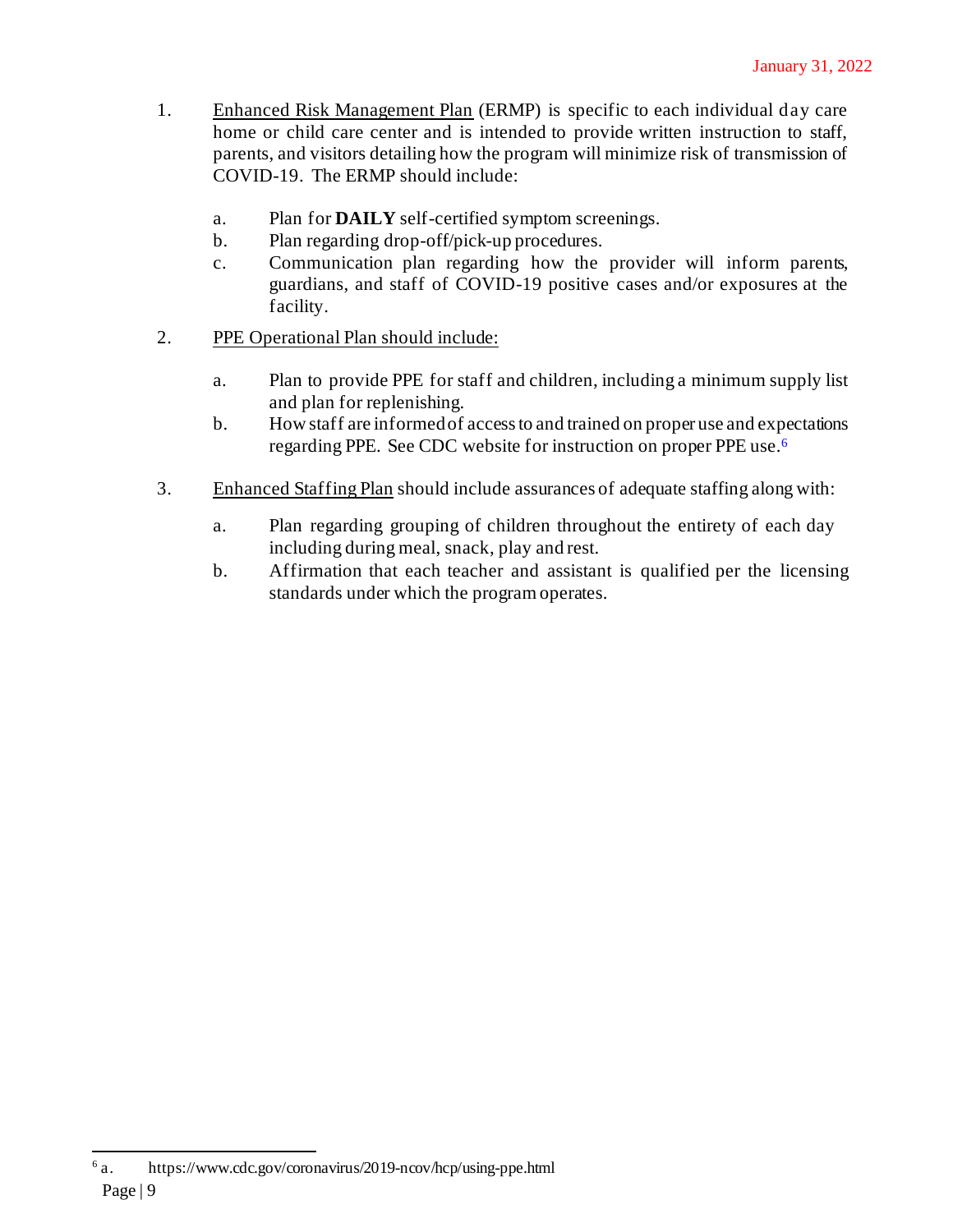### **B. GROUPING, RATIOS AND STAFFING**

#### 1. *Group Sizes*

Group sizes must be limited as set forth in 89 Ill. Adm. Code 406, 407, and 408, replicated in the charts below. Groups shall be cared for in separate rooms per licensing standards under which the program operates.

IDPH and DCFS highly recommend that all owners, directors, staff, contractors, parents, guardians and eligible siblings receive the COVID-19 vaccination, whether or not they are subject to the requirements of Executive Order 2021-28 / 2021-30. Increasing the number of vaccinated individuals in a community greatly reduces the risk of COVID-19 transmission and quarantining, especially considering those who, like children under the age of 5 in day care, are not eligible to be vaccinated as of the date of this guidance. When considering whether and/or how to combine groups of children, please consider the following:

#### a. **Lowest Risk of COVID-19 Transmission**

The lowest risk of COVID-19 transmission is when groups of children are not combined, and staff do not move between the groups of children.

#### b. **Slightly Higher Risk of COVID-19 Transmission**

There is slightly higher risk of COVID-19 transmission when staff who are up [to date](https://www.cdc.gov/coronavirus/2019-ncov/vaccines/stay-up-to-date.html) with COVID-19 vaccinations move between groups of children. Vaccinated staff limit the amount of transmission and promote continued care while reducing the risk of having to close the entire facility in the event of a COVID-19 outbreak because adult[s up to date](https://www.cdc.gov/coronavirus/2019-ncov/vaccines/stay-up-to-date.html) with COVID-19 vaccinations do not have to quarantine if they are a close contact, except in limited circumstances.

#### c. **Highest Risk of COVID-19 Transmission**

The highest risk of COVID-19 transmission is when groups of children are combined at the beginning and end of the day and staff are not vaccinated.In such circumstances, in the event of a COVID-19 outbreak, a facility is at significantrisk of havingto close multiple rooms and maintain operations with fewer staff.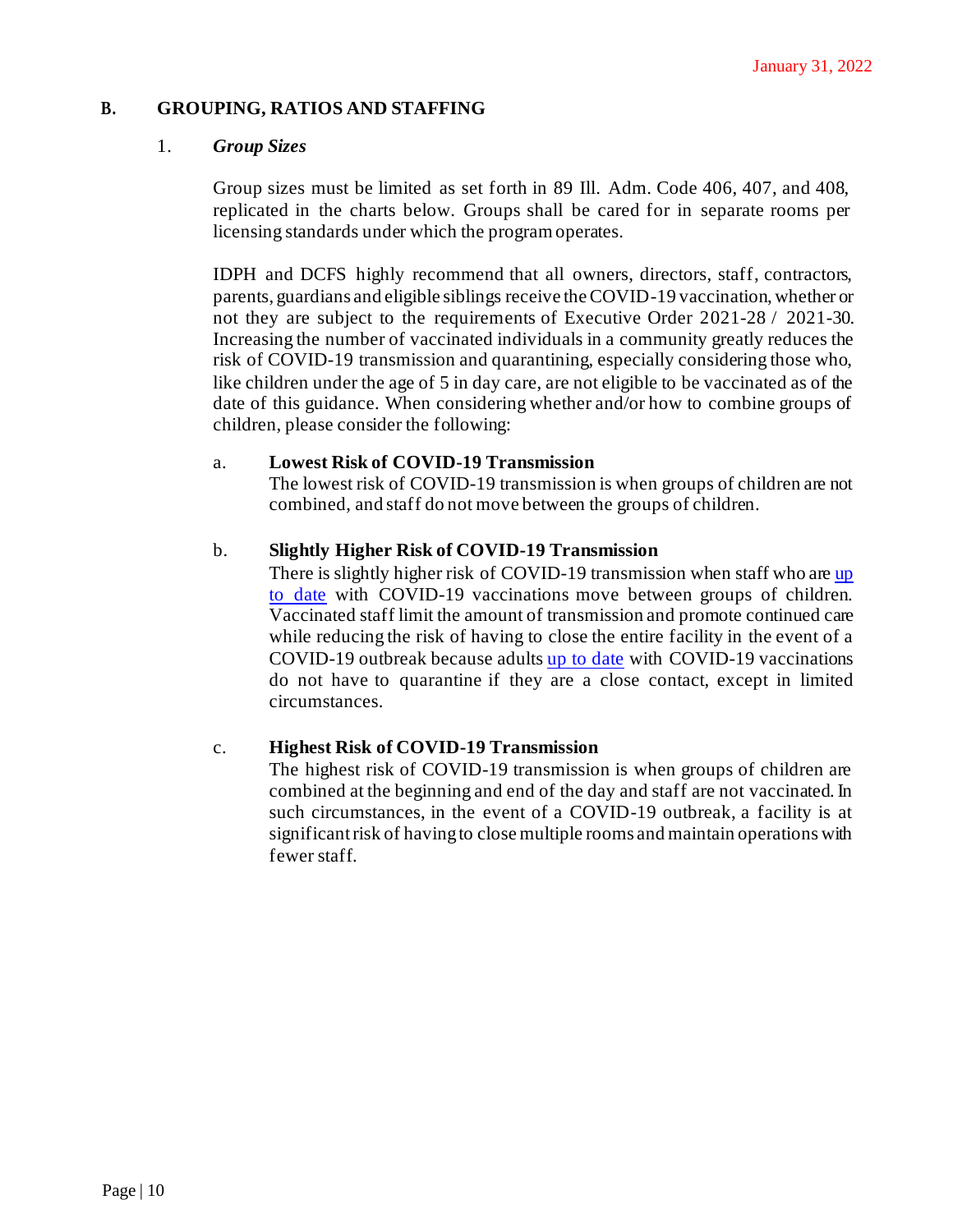# 2. *Required Ratios and Maximum Group Sizing.*

In order to provide the level of supervision required to adhere to the following health and safety requirements, the following child-to-staff ratios must always be maintained during the program day.

### DAY CARE HOMES<sup>7</sup>

|             | <b>Minimum Staff to Child Ratio</b>    | Day Care Maximum Capacity                                                                                                  |
|-------------|----------------------------------------|----------------------------------------------------------------------------------------------------------------------------|
| Mixed Group | 1 Caregiver alone<br>8 children        | 8 children<br>(includes the caregiver's own children under<br>the age of $12$ )                                            |
| Mixed Group | Caregiver and Assistant<br>12 children | 8 children plus 4 school a ged children $= 12$ children<br>(this includes caregiver's own children under the age of<br>12) |

### GROUP DAY CARE HOMES<sup>8</sup>

|             |                                        | Minimum Staff to Child Ratid Day Care Maximum Capacity                                                                      |
|-------------|----------------------------------------|-----------------------------------------------------------------------------------------------------------------------------|
| Mixed Group | 1 Caregiver alone<br>8 children        | 8 children<br>(includes the caregiver's own children under<br>the age of $12$ )                                             |
| Mixed Group | Caregiver and Assistant<br>12 children | 12 children plus 4 school a ged children $= 16$ children<br>(this includes caregiver's own children under the age of<br>12) |

## DAY CARE CENTERS<sup>9</sup>

| <b>Ages</b> | Minimum Staff to Child<br>ratio | Maximum Group Size<br>(Children) |
|-------------|---------------------------------|----------------------------------|
| Infant      | 1:4                             | 12                               |
| Toddler     | 1:5                             | 15                               |
| Two         | 1:8                             | 16                               |
| Three       | 1:10                            | 20                               |
| Four        | 1:10                            | 20                               |
| Five        | 1:20                            | 20                               |
| School Age  | 1:20                            | 30                               |

<sup>7</sup> 89 Ill. Adm. Code406.13

<sup>8</sup> 89 Ill. Adm. Code408.65

<sup>9</sup> 89 Ill. Adm.Code 407.190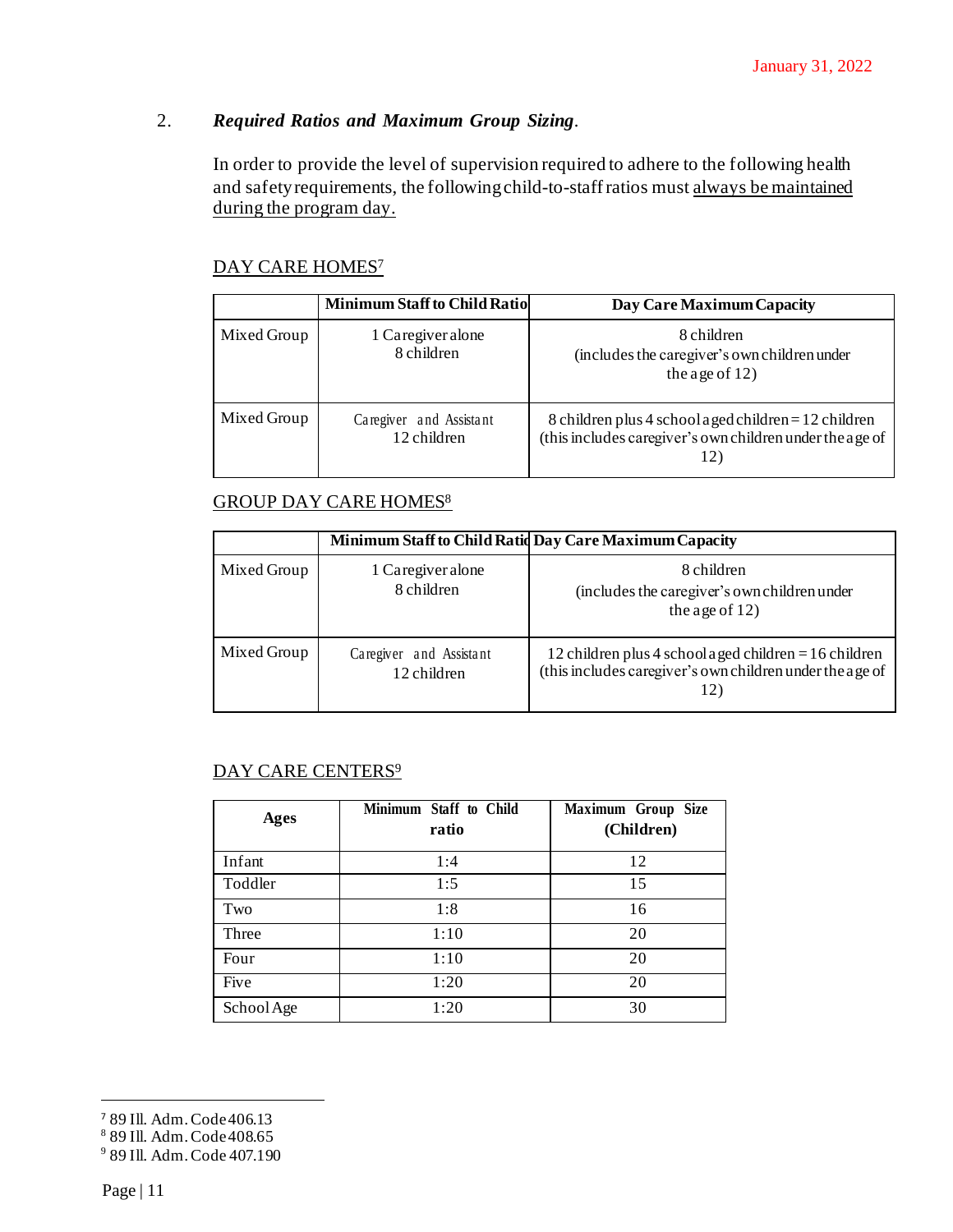#### 3. *Staffing*

Standards below are best practice and should be followed in response to the COVID-19 pandemic.

#### All Licensed Day Care Programs

Unvaccinated staff should be assigned to the same group of children each day for the duration of the program session.

#### DAY CARE CENTERS

#### a. **Early Childhood Assistant/School Age Worker COVID 19 Temporary Early Childhood Teacher Assignment**

In the event of a documented COVID-19 positive test and/or exposure of an Early Childhood Teacher/School Age Worker (lead teacher), that requires the staff to isolate (in the case of a positive test) or quarantine (in the case of an exposure) in accordance with CDC and local health department direction<sup>10</sup>, the assigned Early Childhood Assistant/School Age Assistant for that classroom may serve as the Early Childhood Teacher/School Age Worker (lead teacher), for a time frame not to exceed10 days, to ensure children and families receive continuity of service. The utilization of an Early Childhood Assistant/School Age Assistant in this capacity, cannot exceed 25% of staffing personnel. Ongoing, on-site supervision will be provided by the Director of the Licensed Day Care Center, and mentoring/coaching by an Early Childhood Teacher/School Age Worker qualified-mentor.

In the event a day care center loses staff due to non-compliance with vaccination or testing requirements pursuant to Executive Order 2021-28 / 2021-30, the day care center may combine rooms and available staff in order to staff rooms in accordance with requirements of Part 407.190 Number and Ages of Children Served for a time period not to exceed 14 days to provide the day care center an opportunity to hire additional staff.

<sup>10</sup> COVID-19 Guidance for Operating Early Care and Education/Child Care Programs, Updated January 28, 2022 at<https://www.cdc.gov/coronavirus/2019-ncov/community/schools-childcare/child-care-guidance.html> and CDC Guidance on Quarantine and Isolation Updated January 20, 2022 at <https://www.cdc.gov/coronavirus/2019-ncov/your-health/quarantine-isolation.html>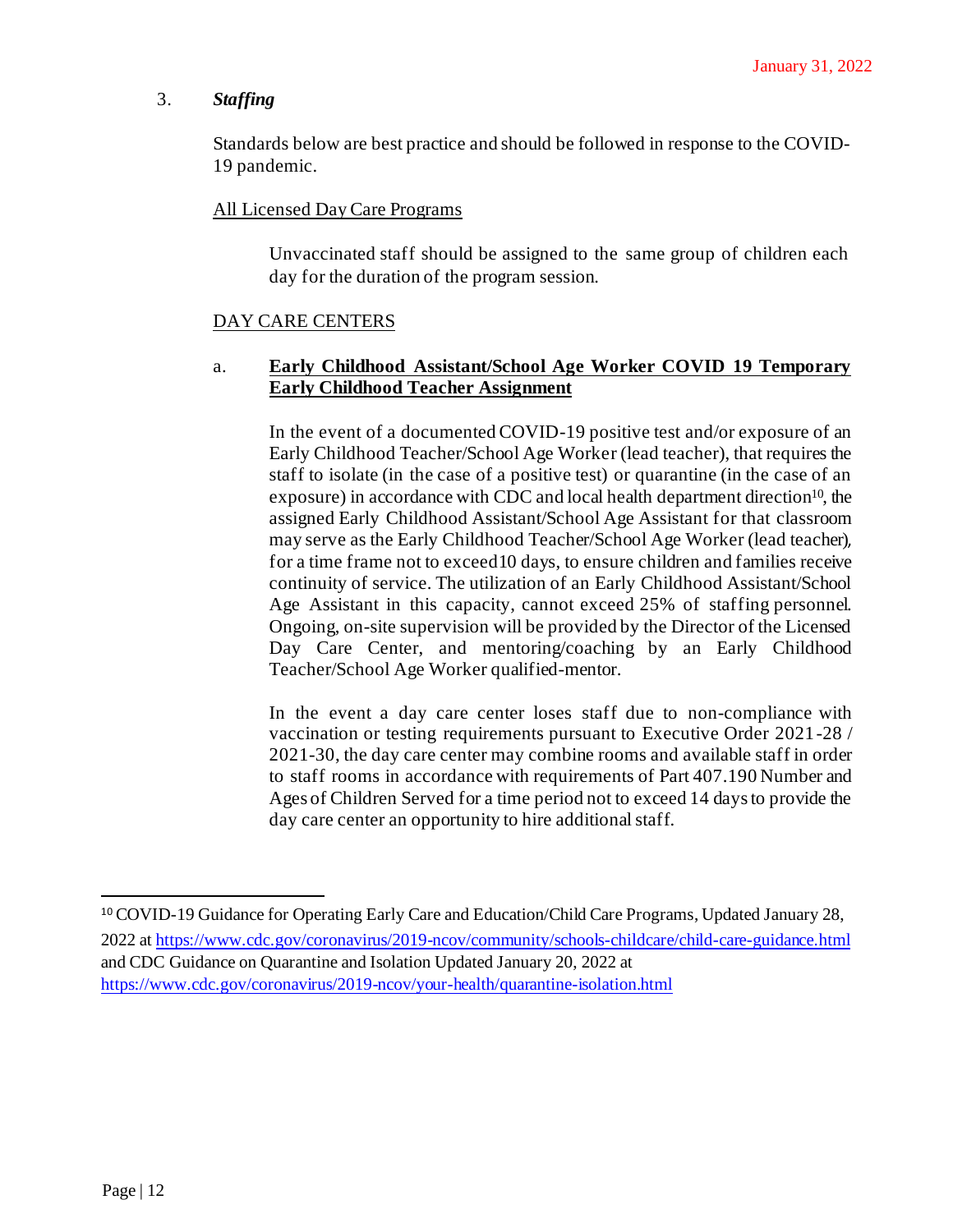The Day Care Center Director or designee will make notification of a positive COVID-19 test or exposure or loss of staff plans as follows:

- i. Report the positive COVID-19 test to the local health department;
- ii. Report the positive COVID-19 test or exposure to the Day Care Licensing Representative;
- iii. Notify parents/guardians of the positive COVID-19 test or exposure; and
- iv. The Early Childhood Assistant/School Age Assistant will acknowledge in writing, acceptance of a temporary Early Childhood Teacher/School Age Worker (lead teacher) assignment and the Day Care Center Director or designee will send a copy of this acknowledgement to the Licensing Representative; or
- v. Report the loss of staff due to staff non-compliance with vaccination or testing requirements and the staffing plan to accommodate existing staff and children in care.
- b. The Day Care Center Director or designee will:
	- i. Post written notice outside each day care room if the room is temporarily being led by an Early Childhood Assistant/School Age Assistant serving in a temporary Early Childhood Teacher/School Age Worker (lead teacher) assignment; and;
	- ii. Keep a log of each day care room that is being serviced by an Early Childhood Assistant/School Age Assistant in the temporary lead position, that includes the classroom, staff names and dates of temporary assignment. This log will be accessible to licensing upon request and a copy kept in the staff personnel file.
- c. Additional qualified vaccinated staff members designated as support can "float" between classrooms in order to relieve primary staff, help with cleaning, mealtime etc. as long as the support staff member washes hands, uses hand sanitizer, and changes all PPE prior to switching rooms. The additional staff member must be qualified, as set forth in 89 Ill. Adm. Code 406, 407, and 408, for the position being provided relief and use of the supportstaff should be documented in the Enhanced Staffing Plan.
	- i. Programs should consider pairing vaccinated support staff to certain classrooms for less cross over.
- d. Centers may choose to staff classrooms with a qualified Early Childhood Assistant for up to 3 hours of their program day and should document such in the program's Enhanced Staffing Plan.
- e. Centers should develop and maintain a list of qualified substitutes in the event staff are out sick.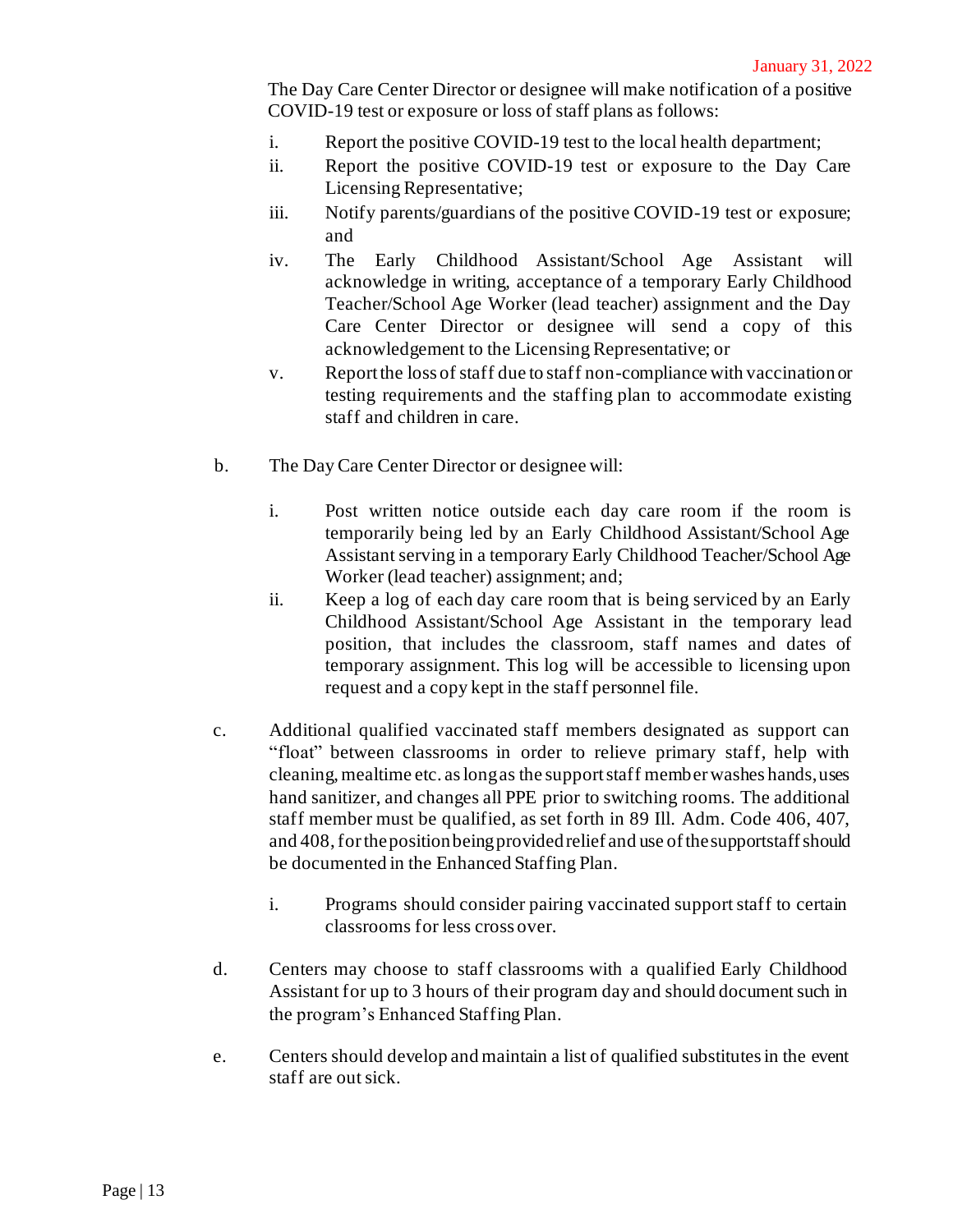#### **C. SCREENING AND MONITORING CHILDREN AND STAFF**

#### 1. *Tracking System*

Day care providers should institute a tracking process to maintain ongoing monitoring of individuals excluded from care because they have COVID-19-like symptoms, have been diagnosed with COVID-19, or have been exposed to someone with COVID-19 and are to be excluded.

In accordance with the Executive Order 2021-28 / 2021-30, Licensed Day Care Centers shall maintain records regarding proof of vaccination status of all Licensed Day Care Workers who are employed by, volunteer for, perform services within, or are contracted to provide services for the Center. Licensed Day Care Centers shall also maintain records regarding proof of, at minimum, weekly COVID-19 testing compliance of all Licensed Day Care Workers who are not vaccinated and are employed by, perform services within, or volunteer for the Center. For Licensed Day Care Workers who are contracted to provide services for a Licensed Day Care Center or are employed by anentity that is contracted to provide services to a Licensed Day Care Center, the employing entity is required to maintain records regarding proof of vaccination and weekly testing. Such recordsmust be made available to the Licensed Day Center uponrequest.

#### 2. *Symptom Screenings*

Day care providers should require self-certification and verification for all staff, children, and visitors prior to entering the day care. **IDPH and the CDC no longer recommend screenings upon arrival.**<sup>11</sup>

Individuals who exhibit or self-report a temperature greater than 100.4 degrees Fahrenheit/38 degrees Celsius or currently have known symptoms of COVID-19, such as fever, cough, shortness of breath or difficulty breathing, chills, fatigue, muscle and body aches, headache, sore throat, new loss of taste or smell, vomiting, or diarrhea, may not enter day care facilities. These individuals should be referred to a medical provider for evaluation, treatment, and information about when they can return to the day care facility.

#### 3. *Visitors*

Visitors must wear a face covering while inside the facility, unlessthey are not able to medically tolerate a face covering. In such situations where a visitor is not able to medically tolerate a face covering, strict social distancing shall be observed.

.

<sup>&</sup>lt;sup>11</sup> See the CDC's Screening K-12 Students for Symptoms of COVID-19: Limitations and Considerations, Updated March 17, 2021 at

https://www.cdc.gov/corona v irus/2019 -ncov/commun ity/schoo k -ch ildca re/symptom -sc re en in g.htm # lim itations.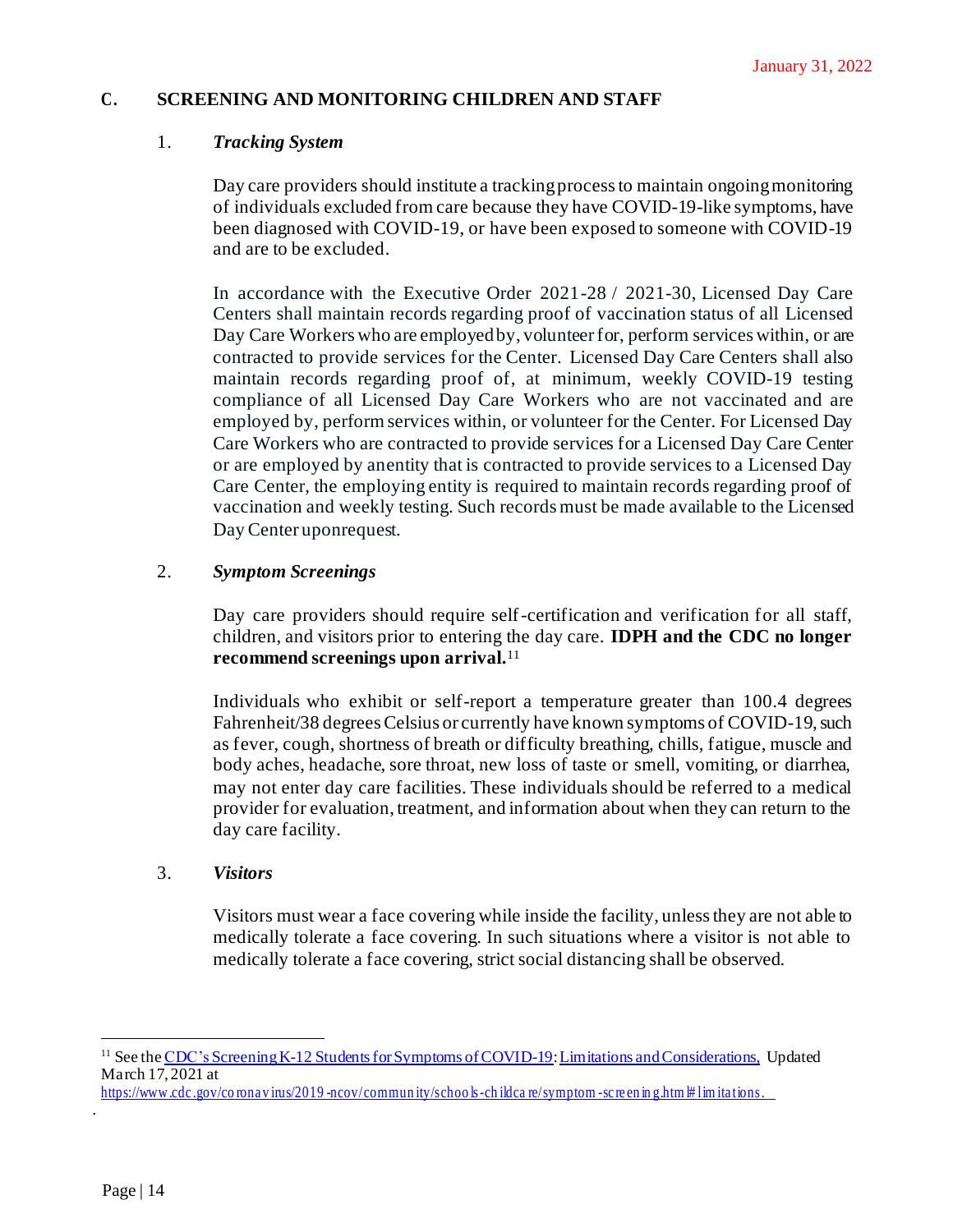#### 4. *Close Contacts*

- a. When someone in an ECE program tests positive for COVID-19 or has symptoms consistent with COVID-19 and is a presumed positive case, it is important to stop the spread of COVID-19 in the ECE setting. Take the following steps to help reduce transmission:
	- i. identify anyone who was in close contact with that person,
	- ii. inform staff and families of childre[n who may need to quarantine](https://www.cdc.gov/coronavirus/2019-ncov/community/schools-childcare/child-care-guidance.html#quarantine).
- b. [Close contacts are those who were less than 6 feet away from an infected person](https://www.cdc.gov/coronavirus/2019-ncov/php/contact-tracing/contact-tracing-plan/appendix.html#contact)  [\(laboratory-confirmed or a clinical diagnosis\) for a cumulative total of 15 minutes or](https://www.cdc.gov/coronavirus/2019-ncov/php/contact-tracing/contact-tracing-plan/appendix.html#contact)  [more over a 24-hour period](https://www.cdc.gov/coronavirus/2019-ncov/php/contact-tracing/contact-tracing-plan/appendix.html#contact). People who are exposed to someone who had COVID-19 and who already completed at least 5 days of isolation are not considered close contacts.
- c. After identifying who was in close contact, ECE administrators should notify staff and families of children who wer[e close contacts](https://www.cdc.gov/coronavirus/2019-ncov/php/contact-tracing/contact-tracing-plan/appendix.html#contact) as soon as possible, to the extent allowable by applicable federal, state, local, tribal, and territorial privacy laws and regulations.
- d. If feasible, inform close contacts of their potential exposure within the same day of being notified that someone in the program has tested positive:
	- i. Instruct families to monitor children who are determined to be a close contact for symptoms following their exposure. Anyone who develops symptoms should isolate and get tested 5 days after exposure.
	- ii. Educate staff and families about when they and their children should get tested, or when they should stay home and quarantine and when they can return to ECE programs.
- e. For more information, please visit CDC'[s Toolkit for Responding to COVID-19](https://www.cdc.gov/coronavirus/2019-ncov/community/schools-childcare/K-12-contact-tracing.html)  [Cases](https://www.cdc.gov/coronavirus/2019-ncov/community/schools-childcare/K-12-contact-tracing.html)<sup>12</sup> for resources on contact tracing, quarantine, and isolation as well as for sample letters for parents and caregivers.
- **Note:** [Screening testing, if conducted at the ECE program,](https://www.cdc.gov/coronavirus/2019-ncov/community/schools-childcare/child-care-guidance.html#screening) can help inform the need for quarantine of close contacts and isolation of people with COVID-19.

# 5. *COVID-19 Testing*

Viral testing strategies are an important part of a comprehensive mitigation approach. Testing is most helpful in identifying new cases to prevent outbreaks, reduce risk of further transmission, and protect students and staff from COVID-19. For more information, please revie[w CDC's Testing Strategies for SARS-CoV-2.](https://www.cdc.gov/coronavirus/2019-ncov/vaccines/stay-up-to-date.html)

<sup>&</sup>lt;sup>12</sup> Toolkit for Responding to COVID-19 Cases, Updated December 28, 202[1. https://www.cdc.gov/coronavirus/2019](https://www.cdc.gov/coronavirus/2019-ncov/community/schools-childcare/K-12-contact-tracing.html%22) [ncov/community/schools-childcare/K-12-contact-tracing.html](https://www.cdc.gov/coronavirus/2019-ncov/community/schools-childcare/K-12-contact-tracing.html%22)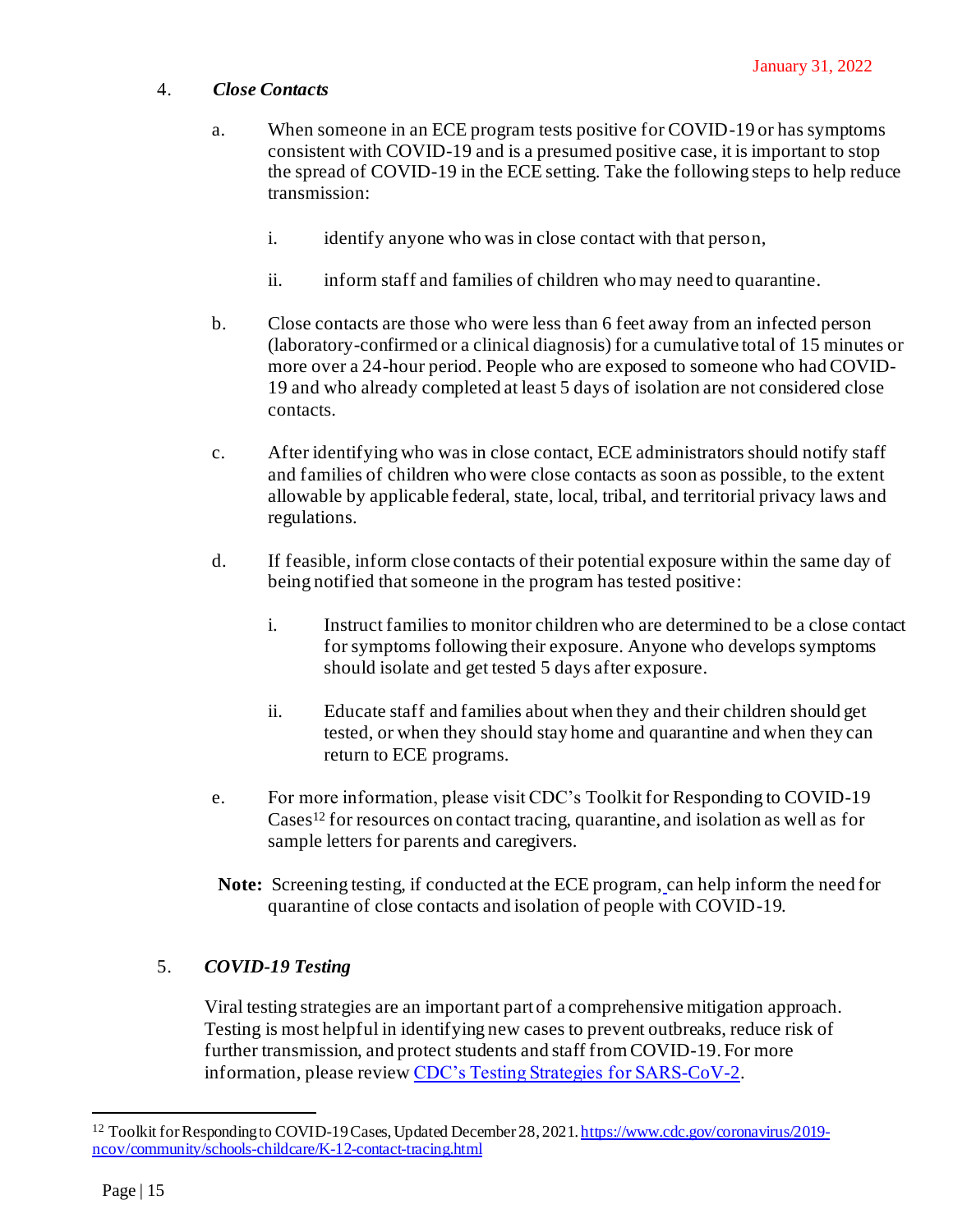#### **D. STAYING HOME WHEN SICK (ISOLATING) AND QUARANTINE**

#### **1. Isolation**

- a. Children and staff who have symptoms of infectious illness, such as influenza (flu) or COVID-19, should stay home and be referred to a healthcare provider for testing and care. Staying home when sick with COVID-19 (which is known as isolating) is essential to keep COVID-19 infections out of programs and prevent spread to others.
- b. Day 0 of isolation is
	- i. the first day of symptoms, or
	- ii. for people who do not have symptoms, the specimen collection date of the positive viral test.
- c. In the ECE setting, CDC recommends ending isolation based on when symptoms started and whether they improved for people who have COVID-19 symptoms (symptomatic)or based on the date of a positive test (the specimen collection date of the positive viral test) for people who do not have symptoms (asymptomatic)[. See CDC's Quarantine and Isolation guidance](https://www.cdc.gov/coronavirus/2019-ncov/your-health/quarantine-isolation.html) for complete information.

#### *d. Length of Isolation*

- i. Staff and children who have presumed or confirmed COVID-19 should stay home and isolate for at least 5 full days and stay away from other people as much as possible.
	- People without symptoms can end isolation after 5 full days and return to the ECE program if they are older than age 2 and able to consistently and correctly wear a mask while in the ECE program.
	- People who once had symptoms can end isolation after 5 full days and return to the ECE program if they are fever-free for 24 hours without the use of feverreducing medication and if symptoms have improved.
	- For children and staff who are unable to consistently wear a mast when around others (including all children under 2 years of age) the safest option is to continue to isolate for a full 10 days.
- ii. Because of the importance of access to learning and care, when determining isolation policies, day care programs should consider multiple factors, including education loss and social and emotional well-being of children, and the needs of the families served when they cannot attend programs in person. Day care programs should also consider the level of community transmission of COVID-19, presence of other people who are at higher risk for severe illness, and the ability to use additional prevention strategies, such as improved ventilation and cohorting.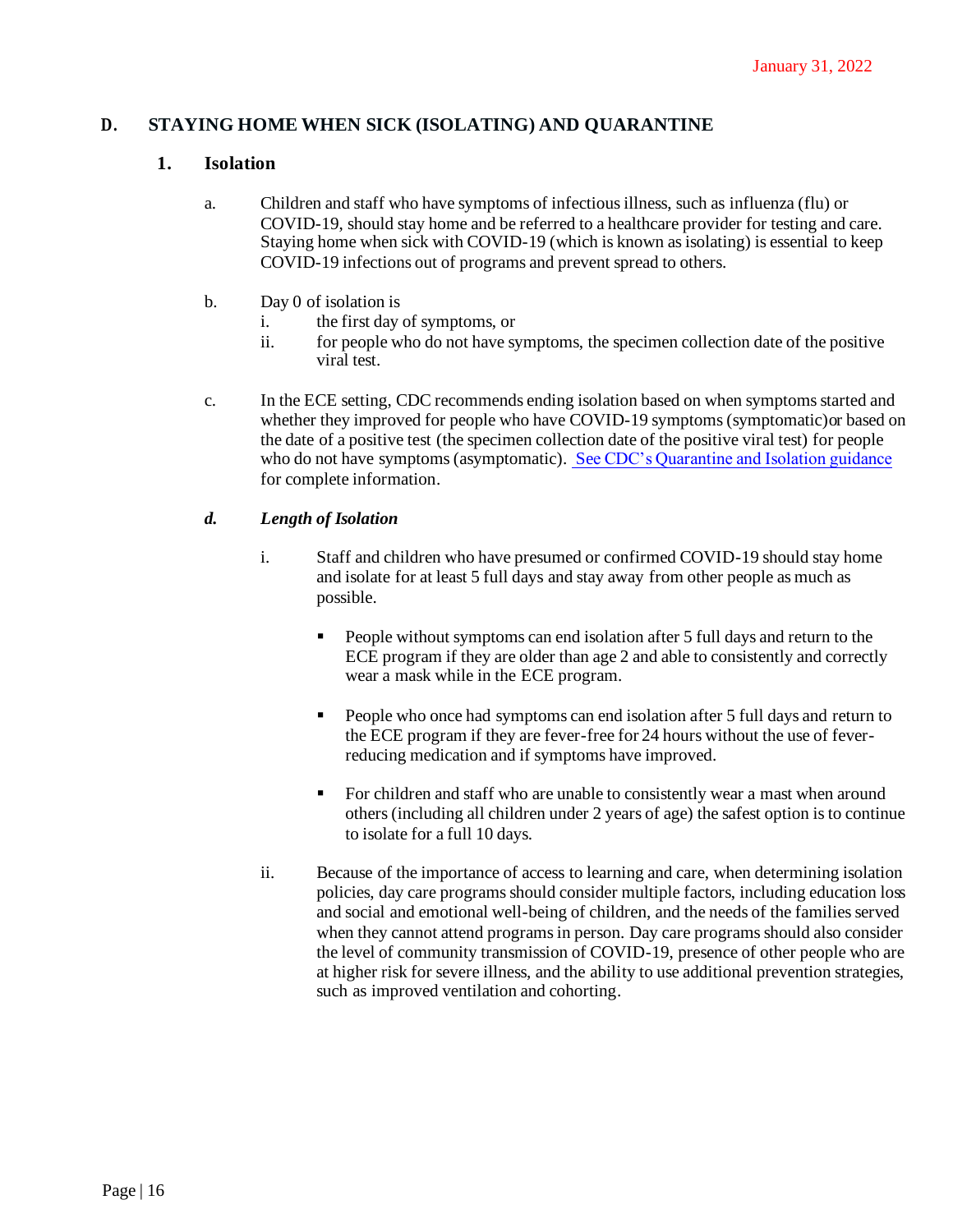### **2. Quarantine**

#### a. *Who Should Quarantine:*

Children and staff who come into close contact with someone with COVID-19 should quarantine if they have not had confirmed COVID-19 within the last 90 days and are in one of the following groups:

- i. Infants and young children who are not eligible for vaccination based on age
- ii. Staff and older children who are no[t up to date](https://www.cdc.gov/coronavirus/2019-ncov/vaccines/stay-up-to-date.html) with COVID-19 vaccines (have not received all recommended COVID-19 vaccines, including any booster dose(s) when eligible).

#### b. *Length of quarantine:*

People who are not up to date with COVID-19 vaccines or did not have confirmed COVID-19 within the last 90 days should stay home and quarantine for at least 5 full days and stay away from other people as much as possible.

- i. People without symptoms can end quarantine after 5 full days and return to the ECE program if they are older than age 2 and able to consistently and correctly wear a mask while in the ECE program.
- ii. For children and staff who are unable to consistently wear a mask when around others (including all children under 2 years of age) the safest option is to continue to quarantine for a full 10 days.
- c. Because of the importance of access to learning and care, when determining quarantine policies, day care programs should consider multiple factors, including education loss and social and emotional well-being of children, and the needs of the families served when they cannot attend day care programs in person. Day care programs should also consider the level of community transmission of COVID-19, presence of other people who are at higher risk for severe illness, and the ability to use additional prevention strategies, such as improved ventilation, physical distancing, and cohorting.
- d. The CDC recommends that persons exposed to a confirmed case of COVID-19 test immediately if symptoms develop, or if they remain asymptomatic, 5 days after exposure.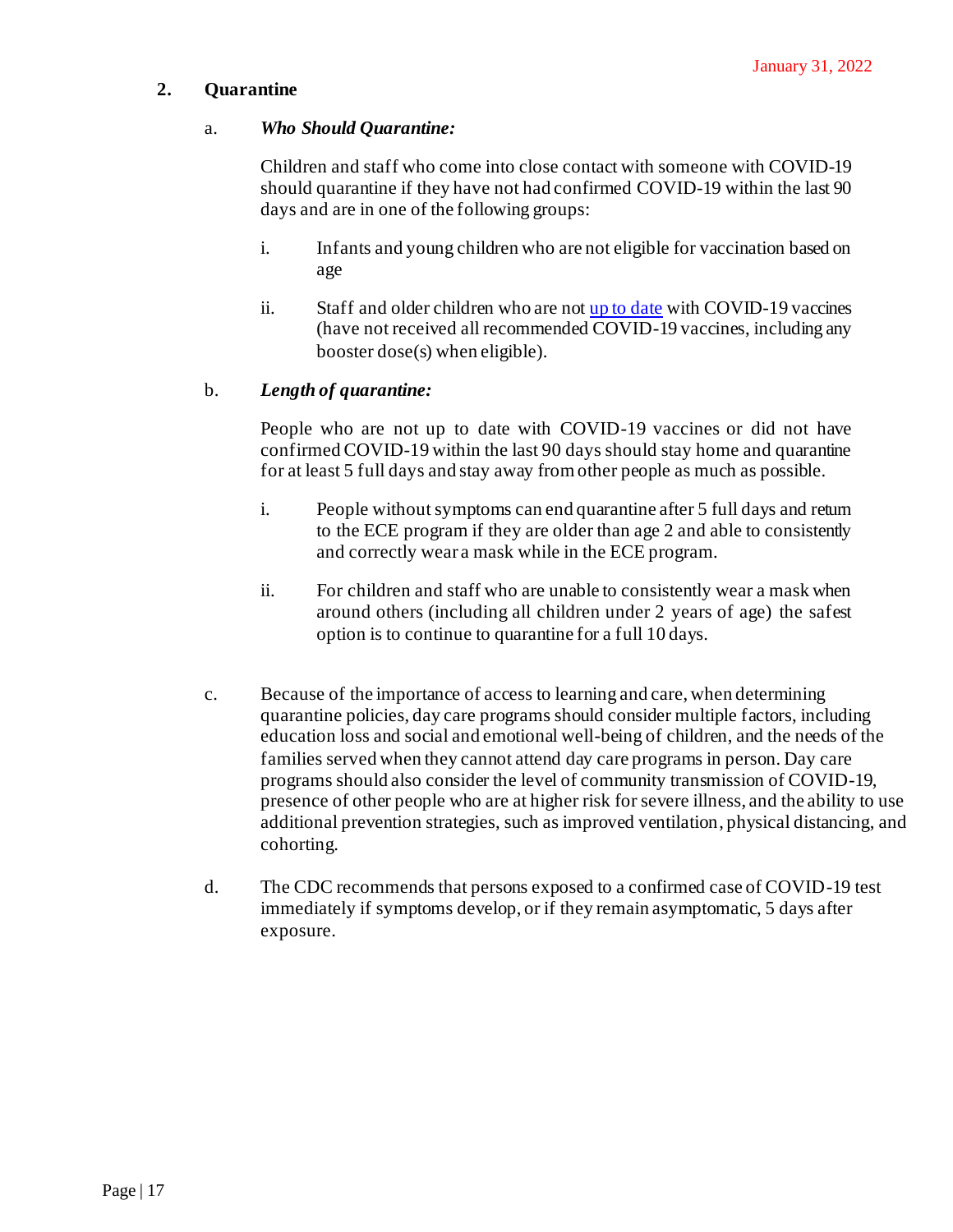# **3. Return from Isolation/Quarantine:**

- a. Ending isolation for people who had COVID-19 and had symptoms
	- i. If you had COVID-19 and had [symptoms](https://www.cdc.gov/coronavirus/2019-ncov/symptoms-testing/symptoms.html), isolate for at least 5 days. To calculate your 5-day isolation period, day 0 is your first day of symptoms. Day 1 is the first full day after your symptoms developed. You can leave isolation after 5 full days.
		- You can end isolation after 5 full days if you are fever-free for 24 hours without the use of fever-reducing medication and your other symptoms have improved (Loss of taste and smell may persist for weeks or months after recovery and need not delay the end of isolation).
		- You should continue to wear a [well-fitting mask](https://www.cdc.gov/coronavirus/2019-ncov/your-health/effective-masks.html) around others at home and in public for 5 additional days (day 6 through day 10) after the end of your 5-day isolation period. If you are unable to wear a mask when around others, you should continue to isolate for a full 10 days. Avoid people who are [immunocompromised or at high risk for](https://www.cdc.gov/coronavirus/2019-ncov/need-extra-precautions/people-with-medical-conditions.html)  [severe disease](https://www.cdc.gov/coronavirus/2019-ncov/need-extra-precautions/people-with-medical-conditions.html), and nursing homes and other high-risk settings, until after at least 10 days.
		- If you continue to have fever or your other symptoms have not improved after 5 days of isolation, you should wait to end your isolation until you are fever-free for 24 hours without the use of feverreducing medication and your other symptoms have improved. Continue to wear a [well-fitting mask.](https://www.cdc.gov/coronavirus/2019-ncov/your-health/effective-masks.html) Contact your healthcare provider if you have questions.
		- See additional information [about travel](https://www.cdc.gov/coronavirus/2019-ncov/travelers/index.html#do-not-travel).
		- Do not go to places where you are unable to wear a mask, such as restaurants and some gyms, and avoid eating around others at home and at work until a full 10 days after your first day of symptoms.
	- ii. If an individual has access to a test and wants to test, the best approach is to use an [antigen test](https://www.cdc.gov/coronavirus/2019-ncov/hcp/testing-overview.html)<sup>13</sup> towards the end of the 5-day isolation period. Collect the test sample only if you are fever-free for 24 hours without the use of feverreducing medication and your other symptoms have improved (loss of taste and smell may persist for weeks or months after recovery and need not delay the end of isolation). If your test result is positive, you should continue to isolate until day 10. If your test result is negative, you can end isolation, but continue to wear a [well-fitting mask](https://www.cdc.gov/coronavirus/2019-ncov/your-health/effective-masks.html) around others at home and in public until day 10. Follow additional recommendations for masking and [avoiding travel](https://www.cdc.gov/coronavirus/2019-ncov/travelers/index.html#do-not-travel) as described above.

<sup>13</sup> *As noted in the [labeling for authorized over-the counter antigen testsexternal icon](https://www.fda.gov/medical-devices/coronavirus-disease-2019-covid-19-emergency-use-authorizations-medical-devices/in-vitro-diagnostics-euas-antigen-diagnostic-tests-sars-cov-2): Negative results should be treated as presumptive. Negative results do not rule out SARS-CoV-2 infection and should not be used as the sole basis for treatment or patient management decisions, including infection control decisions. To improve results, antigen tests should be used twice over a three-day period with at least 24 hours and no more than 48 hours between tests.*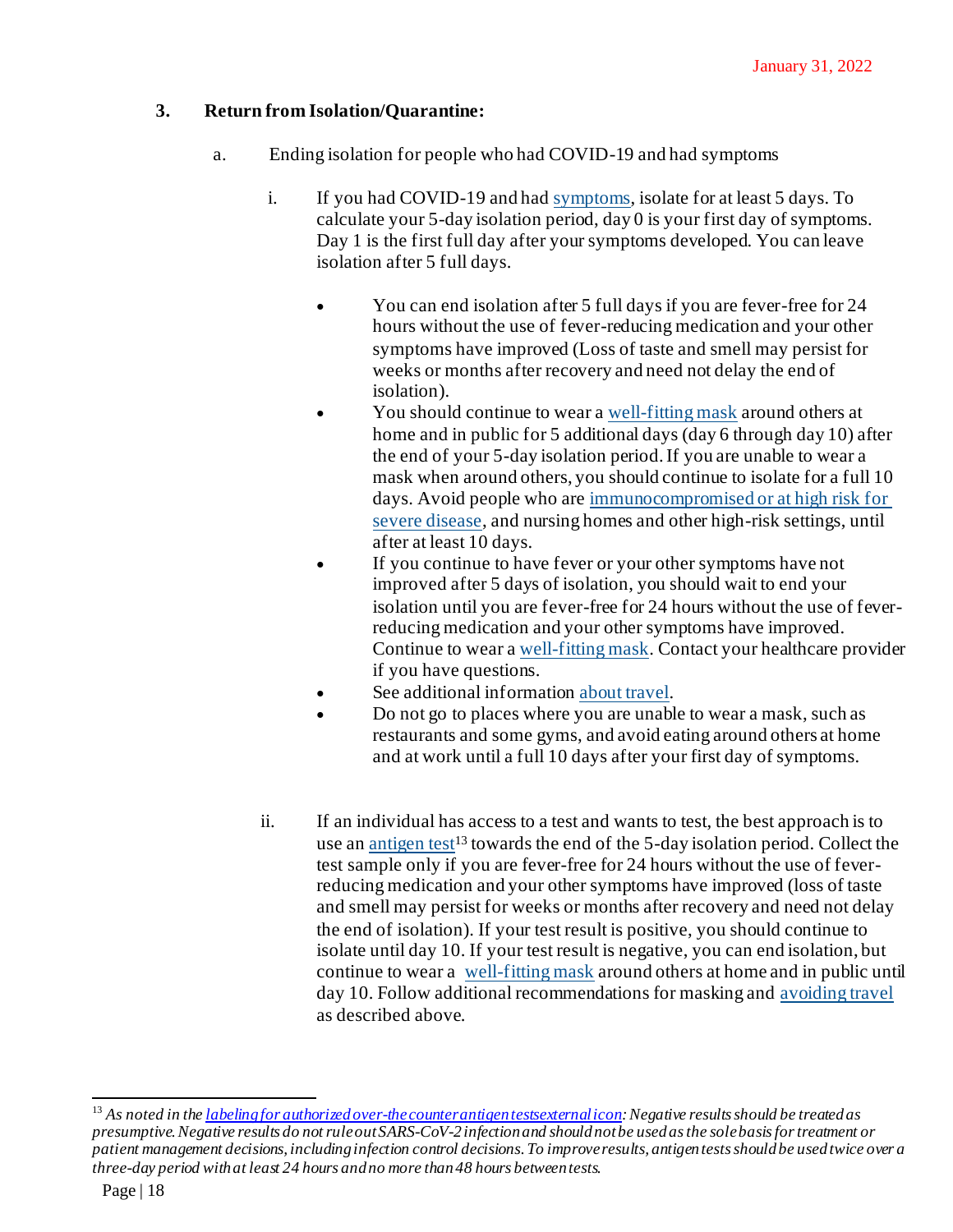- iii. Note that these recommendations on ending isolation **do not** apply to people with moderate or severe COVID-19 or with weakened immune systems (immunocompromised). See section below for recommendations for when to end isolation for these groups.
- b. Ending isolation for people who tested positive for COVID-19 but had no symptoms
	- i. If you test positive for COVID-19 and never develop [symptoms](https://www.cdc.gov/coronavirus/2019-ncov/symptoms-testing/symptoms.html), isolate for at least 5 days. Day 0 is the day of your positive viral test (based on the date you were tested) and day 1 is the first full day after the specimen was collected for your positive test. You can leave isolation after 5 full days.
		- If you continue to have no symptoms, you can end isolation after at least 5 days.
		- You should continue to wear a [well-fitting mask](https://www.cdc.gov/coronavirus/2019-ncov/your-health/effective-masks.html) around others at home and in public until day 10 (day 6 through day 10). If you are unable to wear a mask when around others, you should continue to isolate for 10 days. Avoid people who are [immunocompromised or at](https://www.cdc.gov/coronavirus/2019-ncov/need-extra-precautions/people-with-medical-conditions.html)  [high risk for severe disease](https://www.cdc.gov/coronavirus/2019-ncov/need-extra-precautions/people-with-medical-conditions.html), and nursing homes and other high-risk settings, until after at least 10 days.
		- If you develop [symptoms](https://www.cdc.gov/coronavirus/2019-ncov/symptoms-testing/symptoms.html) after testing positive, your 5-day isolation period should start over. Day 0 is your first day of symptoms. Follow the recommendations above for [ending isolation for people who had](https://www.cdc.gov/coronavirus/2019-ncov/travelers/index.html#do-not-travel)  [COVID-19 and had symptoms](https://www.cdc.gov/coronavirus/2019-ncov/travelers/index.html#do-not-travel).
		- See additional information [about travel](https://www.cdc.gov/coronavirus/2019-ncov/travelers/index.html#do-not-travel).
		- Do not go to places where you are unable to wear a mask, such as restaurants and some gyms, and avoid eating around others at home and at work until 10 days after the day of your positive test.
	- ii. If an individual has access to a test and wants to test, the best approach is to use an [antigen test](https://www.cdc.gov/coronavirus/2019-ncov/hcp/testing-overview.html)<sup>14</sup> towards the end of the 5-day isolation period. If your test result is positive, you should continue to isolate until day 10. If your test result is negative, you can end isolation, but continue to wear a [well-fitting mask](https://www.cdc.gov/coronavirus/2019-ncov/your-health/effective-masks.html) around others at home and in public until day 10. Follow additional recommendations for masking and avoiding travel as described above.
- c. Ending isolation for people who were severely ill with COVID-19 or have a weakened immune system (immunocompromised)
	- i. People who are severely ill with COVID-19 (including those who were hospitalized or required intensive care or ventilation support) and people with [compromised immune systems](https://www.cdc.gov/coronavirus/2019-ncov/need-extra-precautions/people-with-medical-conditions.html) might need to isolate at home longer. They may also require testing with a [viral test](https://www.cdc.gov/coronavirus/2019-ncov/testing/diagnostic-testing.html) to determine when they can be around others. CDC recommends an isolation period of at least 10 and up to 20 days for people who were severely ill with COVID-19 and for [people](https://www.cdc.gov/coronavirus/2019-ncov/need-extra-precautions/people-with-medical-conditions.html)

<sup>14</sup> *As noted in the [labeling for authorized over-the counter antigen testsexternal iconexternal icon](https://www.fda.gov/medical-devices/coronavirus-disease-2019-covid-19-emergency-use-authorizations-medical-devices/in-vitro-diagnostics-euas-antigen-diagnostic-tests-sars-cov-2): Negative results should be treated as presumptive. Negative results do not rule out SARS-CoV-2 infection and should not be used as the sole basis for treatment or patient management decisions, including infection control decisions. To improve results, antigen tests should be used twice over a three-day period with at least 24 hours and no more than 48 hours between tests.*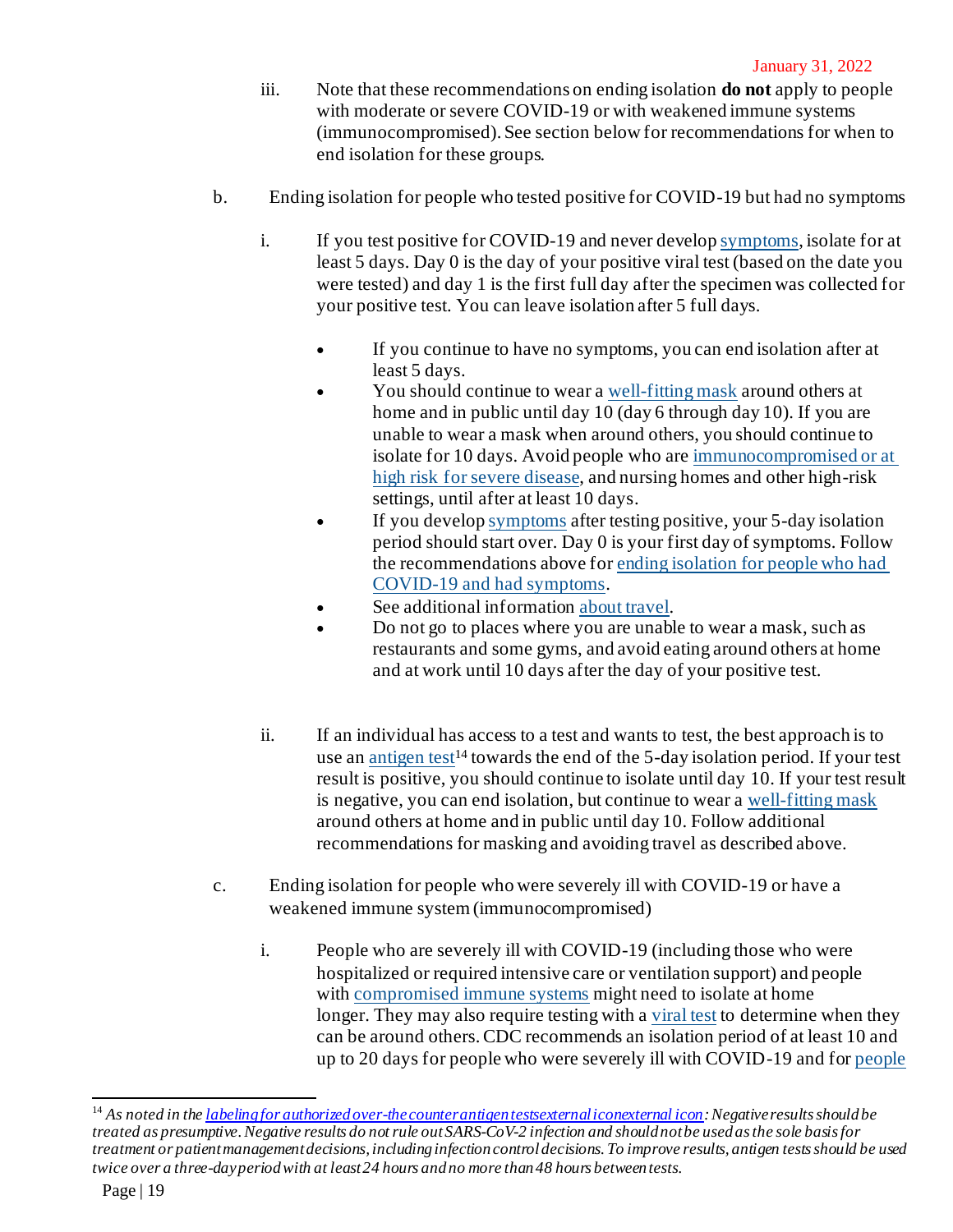[with weakened immune systems](https://www.cdc.gov/coronavirus/2019-ncov/need-extra-precautions/people-with-medical-conditions.html).Consult with your healthcare provider about when you can resume being around other people.

- ii. People who are immunocompromised should talk to their healthcare provider about the potential for reduced immune responses to COVID-19 vaccines and the need to continue to follow [current prevention measures](https://www.cdc.gov/coronavirus/2019-ncov/prevent-getting-sick/prevention.html)  (including wearing a [well-fitting mask,](https://www.cdc.gov/coronavirus/2019-ncov/your-health/effective-masks.html) [staying 6 feet apart from others](https://www.cdc.gov/coronavirus/2019-ncov/prevent-getting-sick/prevention.html#stay6ft) they don't live with, and avoiding crowds and poorly ventilated indoor spaces) to protect themselves against COVID-19 until advised otherwise by their healthcare provider. Close contacts of immunocompromised people—including household members—should also be encouraged to receive all [recommended](https://www.cdc.gov/coronavirus/2019-ncov/vaccines/booster-shot.html)  [COVID-19 vaccine doses](https://www.cdc.gov/coronavirus/2019-ncov/vaccines/booster-shot.html) to help protect these people.
- d. For the complete CDC guidance please visit [https://www.cdc.gov/coronavirus/2019-ncov/community/schools](https://www.cdc.gov/coronavirus/2019-ncov/community/schools-childcare/child-care-guidance.html)[childcare/child-care-guidance.html](https://www.cdc.gov/coronavirus/2019-ncov/community/schools-childcare/child-care-guidance.html).

# **E. PHYSICAL DISTANCING AND COHORTING<sup>15</sup>**

Maintaining physical distance is often not feasible in an ECE setting, especially during certain activities such as diapering, feeding, holding/comforting, and among younger children in general. When it is not possible to maintain physical distance in ECE settings, it is especially important to layer multiple prevention strategies, such as cohorting, masking indoors, improved ventilation, handwashing, covering coughs and sneezes, and regular cleaning to help reduce transmission risk. Mask use is particularly important when physical distance cannot be maintained. A distance of at least 6 feet is recommended between adults who are no[t up to date](https://www.cdc.gov/coronavirus/2019-ncov/vaccines/stay-up-to-date.html) on COVID-19 vaccination.

1. **Cohorting:** Cohorting means keeping people together in a small group and having each group stay together throughout an entire day. Cohorting can be used to limit the number of children and staff who come in contact with each other, especially when it is challenging to maintain physical distancing, such as among young children, particularly in areas of [moderate-to-high transmission levels](https://covid.cdc.gov/covid-data-tracker/#county-view). The use of cohorting can limit the spread of COVID-19 between cohorts but should not replace other prevention measures within each group. When determining how to optimize physical distance and size of cohorts, ECE programs should consider education loss and social and emotional well-being of children, and the needs of the families served when they cannot attend ECE programs in person.

For those providers who would like to consider cohorting options, please see further guidance a[t COVID-19 Guidance for Operating Early Care and Education/Child Care](https://www.cdc.gov/coronavirus/2019-ncov/community/schools-childcare/child-care-guidance.html)  [Programs, Updated January 28, 2022](https://www.cdc.gov/coronavirus/2019-ncov/community/schools-childcare/child-care-guidance.html).

2. Consistent and Correct Mask Use Per Executive Order 2021-18, day cares, including day care centers, day care homes, and group day care homes licensed by the DCFS and those that are exempt from licensure, shall require the indoor use of face coverings by children, staff, and visitors who are two and olderand able to medically tolerate a face covering, regardless of their vaccination status, consistentwith CDC guidance. Day cares may permit face coverings to be removed while eating, drinking, or sleeping; when individuals are outdoors; while playing a musical instrument if necessary; and,

<sup>&</sup>lt;sup>15</sup> COVID-19 Guidance for Operating Early Care and Education/Child Care Programs, Updated January 28, 2022, <https://www.cdc.gov/coronavirus/2019-ncov/community/schools-childcare/child-care-guidance.html>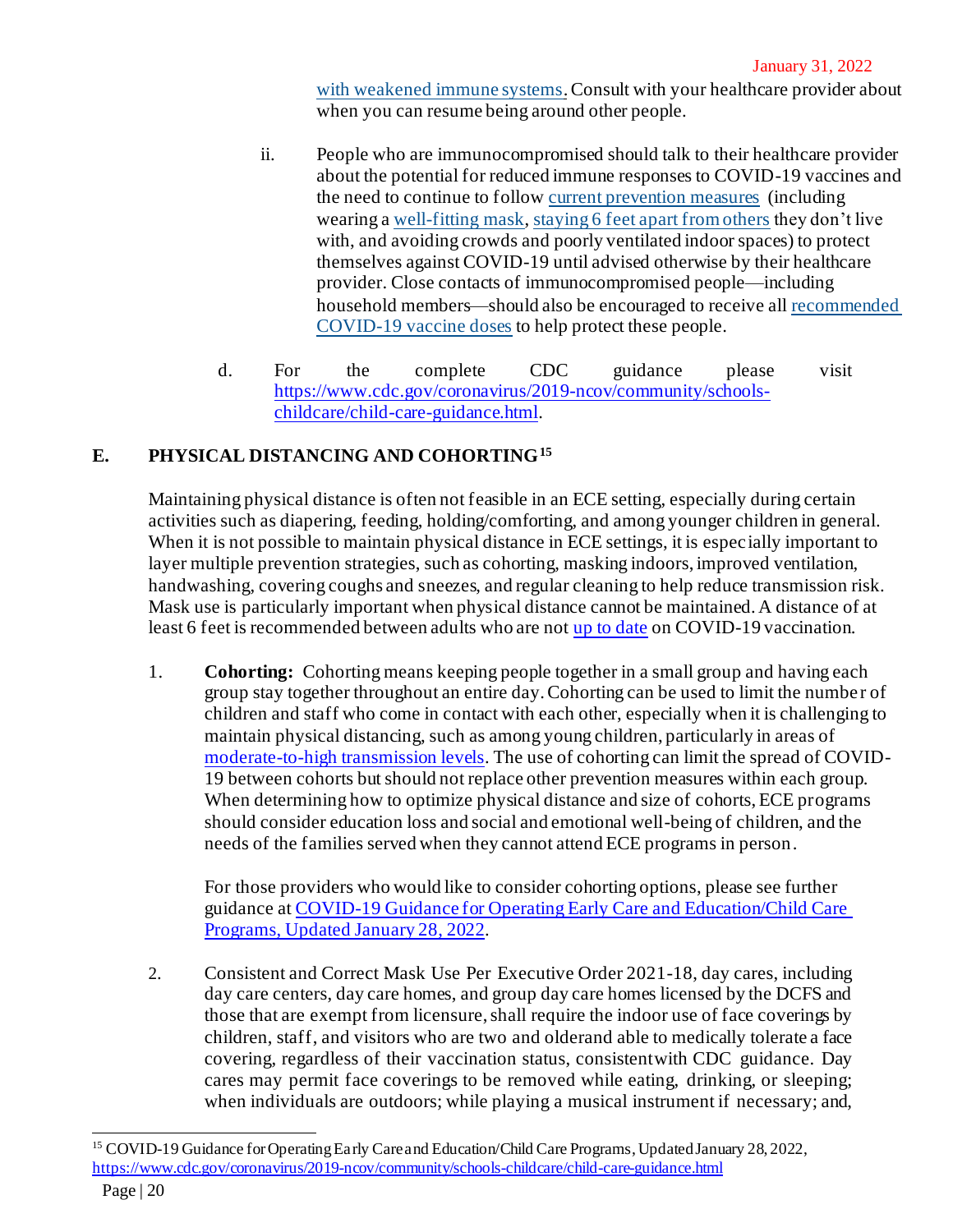for staff, when alone in classrooms or offices with the door closed. To facilitate learning and social emotional development, consider having staff wear a clear or cloth mask with a clear panel when interacting with young children, children learning to read,or when interacting with people who rely on reading lips.

- a. Particularly in areas of substantial to high transmission as defined by the CDC, day cares should encourage staff and children to wear a mask outdoors when in crowded settings or during activities that involve sustained close contact with other people. To find out if your day care facility is in an area of substantial to high transmission please visit the [CDC](https://covid.cdc.gov/covid-data-tracker/#county-view) or [IDPH website](https://www.dph.illinois.gov/countymetrics?county) for county level transmission.
- b. For more information on choosing an appropriate mask see the [CDC's Your](https://www.cdc.gov/coronavirus/2019-ncov/prevent-getting-sick/about-face-coverings.html)  [Guide to Masks.](https://www.cdc.gov/coronavirus/2019-ncov/prevent-getting-sick/about-face-coverings.html) CDC now recommends that people ca[n choose respirators](https://www.cdc.gov/coronavirus/2019-ncov/prevent-getting-sick/types-of-masks.html) such as N95s and KN95s, which, if worn properly, can provide a higher level of protection than a cloth or procedure mask. Consider choosing a mask from the CDC's [list of masks](https://www.cdc.gov/coronavirus/2019-ncov/community/schools-childcare/guidance-for-childcare.html).
- c. IDPH also recommends the following:
	- i. When possible, choose a procedure mask over a cloth mask.
	- ii. When choosing cloth masks make sure the mask fits well. Gaps can let air with respiratory droplets leak in and out around the edges of the masks. Gaps can be caused by choosing the wrong size or type of mask and when a mask is worn.
	- iii. It is important to [check that it fits](https://www.cdc.gov/coronavirus/2019-ncov/your-health/effective-masks.html) snugly over your nose, mouth, and chin.
		- Check for gaps by cupping your hands around the outside edges of the mask.
		- Make sure no air is flowing from the area near your eyes or from the sides of the mask.
		- If the mask has a good fit, you will feel warm air come through the front of the mask and may be able to see the mask material move in and out with each breath.
	- iv. Any mask should fit snugly over the nose and chin with no large gaps around the side of the face. Ways to improve a mask's fit include using a nose clip or nose wire, tying a simple knot in the ear loops, or using a brace over the mask to prevent leaks. See other suggestions from the CDC on ways to improve how a mask protects you.
- 3. This information will be updated as the CDC and IDPH issue updated guidances. Should any day care center, day care home, group day care home or program exempt from DCFS licensure have further questions, they should contact their local health department or IDPH at[: DPH.SICK@ILLINOIS.GOV](mailto:DPH.SICK@ILLINOIS.GOV)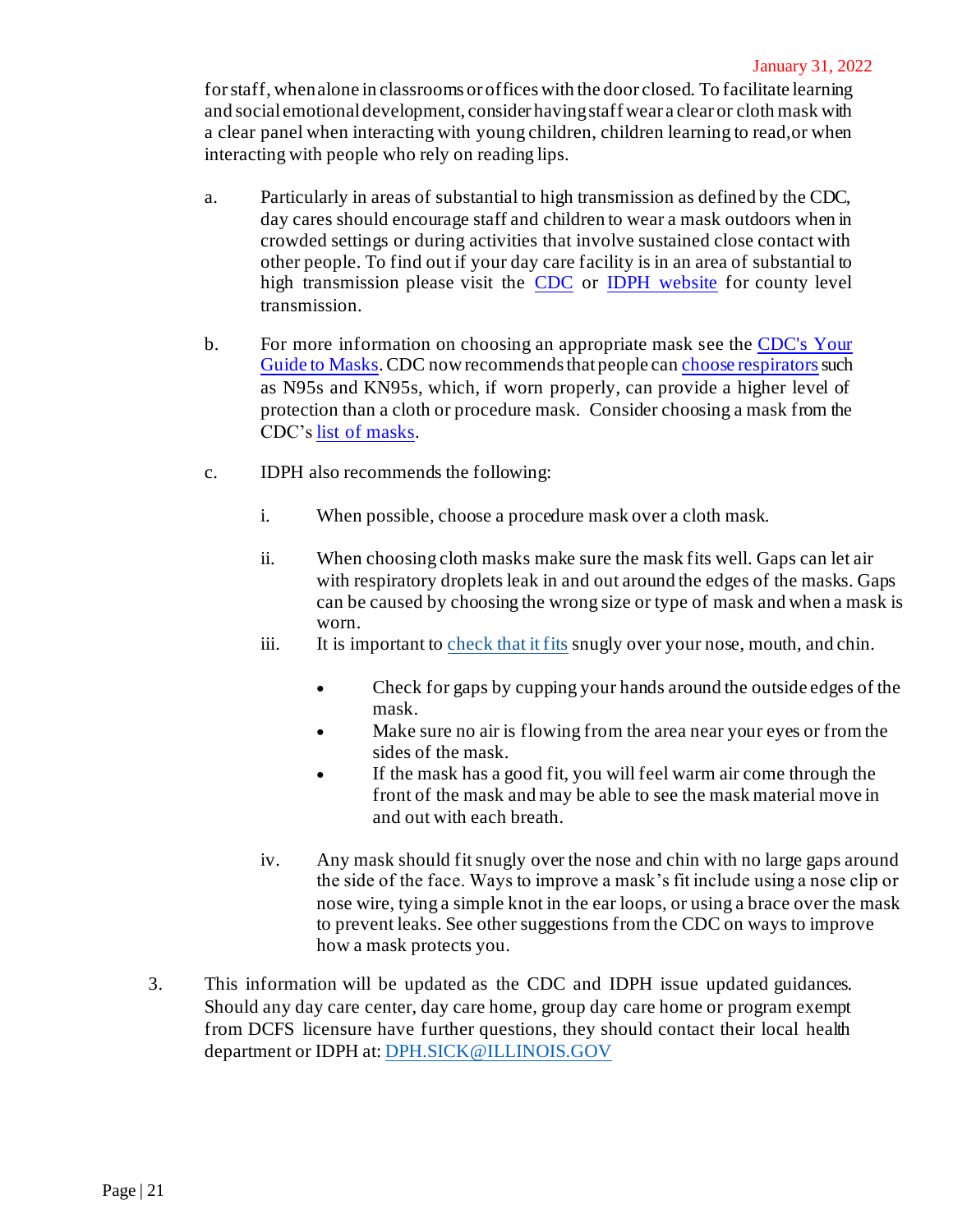# **F. HYGIENE AND HEALTH PRACTICES**

- 1. During nap/sleep time, children's cots or cribs should be separated by either 6 feet or a non-permeable barrier to separate napping children. The barrier must be one that has been commerciallyproduced for this purpose and should not impede the staff's ability to supervisethe children duringnap time. Consider placingchildren head to toe in order to further reduce the potential for viral spread.
- 2. Consider staggering arrival and drop off times and/or have child care providers come outsidethe facility to pick up the children as they arrive.
- 3. Outdoor/indoor waterplay may resume. Providers should follow IDPH and CDC guidance, which outline appropriate mitigation efforts including masking (when appropriate – masks should not be worn during waterplay or other activities that could get masks wet) and distancing.
- 4. Children and staff should wash their hands before and after playground use. Playground toys (e.g., balls, etc.) should not be shared between classrooms.

# **G. ENHANCED CLEANING AND SANITATION PROCEDURES**

- 1. Day care facilities should follow regular hand washing and sanitation procedures outlined in 89 Ill. Adm. Code 406, 407, and 408.
- 2. All rooms should be cleaned and sanitized between use by different groups and between day care and night care shifts.

#### **H. LICENSE-EXEMPT FACILITIES**

This section applies to exemptions granted under any portions of the Child Care Act of 1969. Programs that had previously been approved for day care licensingexemptions and those that now seek exemptions have been and will be approved strictly as an exemption from DCFS licensure.

License-exempt programs providing services for school age children may operate during remote learning days as determined by their local school district. No license exempt program shall serve a school age child duringthe school day if that child is enrolled in a school district that is requiring physical attendance on that day. License-exempt programs must follow the guidance contained within this document, includingthe directive in Executive Order 2021-18 requiring indoor use of face coverings by children, staff, and visitors who are two and older and able to medically tolerate a face covering, regardless of vaccination status, consistent with CDC guidance.

# **I. GROUP/POD LEARNING QUESTIONS**

Duringthis pandemic, many families are exploringlearningpods or group learningsettings and may be bringing children to a home or multiple homes with a tutor or parent in an effort to oversee or enhance remotelearning. By definition, undertheChild Care Act, a day care home includes "family homes which receive more than 3 up to a maximum of 12 children for less than 24 hours per day." 225 ILCS 10/2.18. The limitation of 3 children in the home includes one's own children.